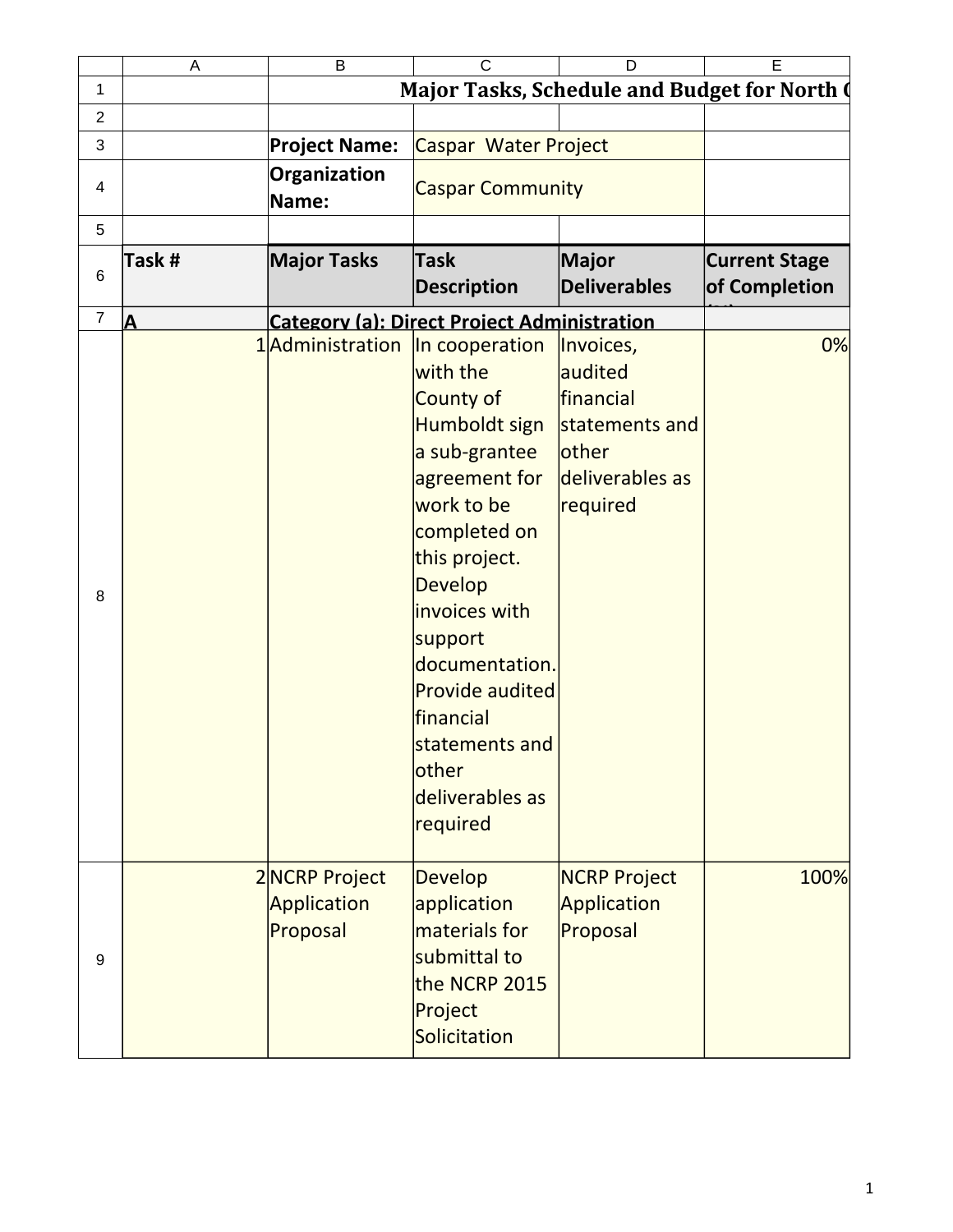|    | A              | B                               | $\mathsf{C}$                                                                                                                                                                                    | D                                            | E                                     |
|----|----------------|---------------------------------|-------------------------------------------------------------------------------------------------------------------------------------------------------------------------------------------------|----------------------------------------------|---------------------------------------|
| 3  |                | <b>Project Name:</b>            | Caspar Water Project                                                                                                                                                                            |                                              |                                       |
| 4  |                | Organization<br>Name:           |                                                                                                                                                                                                 | <b>Caspar Community</b>                      |                                       |
| 5  |                |                                 |                                                                                                                                                                                                 |                                              |                                       |
| 6  | Task #         | <b>Major Tasks</b>              | <b>Task</b><br><b>Description</b>                                                                                                                                                               | <b>Major</b><br><b>Deliverables</b>          | <b>Current Stage</b><br>of Completion |
| 10 |                | 3Monitoring<br>Plan             | <b>Develop</b><br><b>Monitoring</b><br>Plan to include<br>goals and<br>measurable                                                                                                               | <b>Final</b><br><b>Monitoring</b><br>Plan    | 0%                                    |
| 11 |                | 4Labor<br>Compliance<br>Program | Pretries Service Submission of<br>agreement with Labor<br>Labor<br>Compliance<br>Program<br>company                                                                                             | Compliance<br>Program                        | 0%                                    |
| 12 |                | 5Reporting                      | <b>Develop</b><br>monthly<br>reports<br>describing work<br>completed,<br>challenges, and<br>strategies for<br>reaching<br>remaining<br>project<br>objectives.<br><b>Develop Final</b><br>Report | <b>Quarterly and</b><br><b>Final Reports</b> | 0%                                    |
| 13 | <b>B</b>       |                                 | Category (b): Land Purchase/Easement                                                                                                                                                            |                                              |                                       |
| 14 | $\overline{1}$ |                                 |                                                                                                                                                                                                 |                                              | 0%                                    |
| 15 | $\mathsf{C}$   | Category (c):                   |                                                                                                                                                                                                 |                                              |                                       |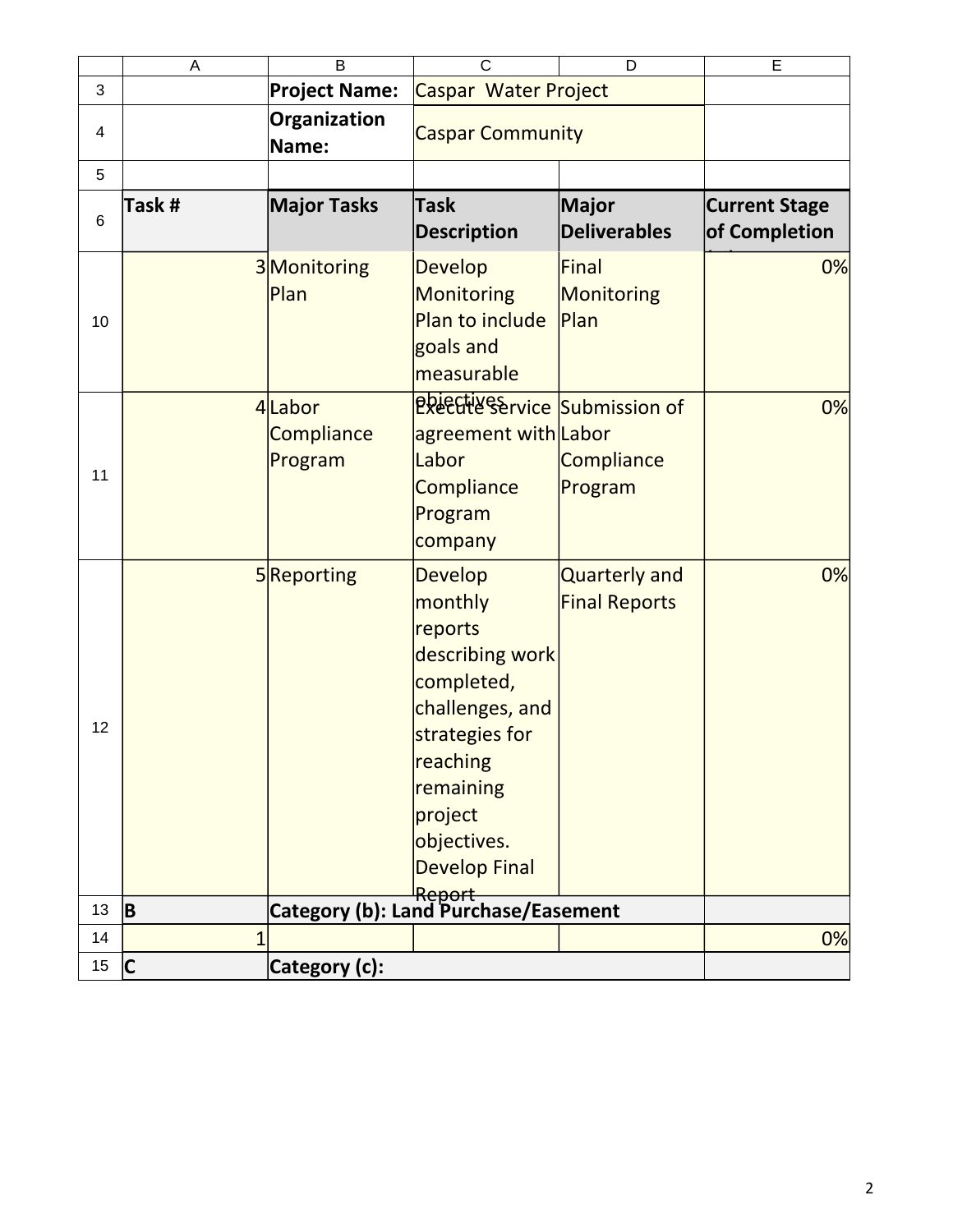|    | A     | B                                                                                       | $\mathsf{C}$                                                                                                                                                                                                                                                                                                   | D                                                         | E                                     |
|----|-------|-----------------------------------------------------------------------------------------|----------------------------------------------------------------------------------------------------------------------------------------------------------------------------------------------------------------------------------------------------------------------------------------------------------------|-----------------------------------------------------------|---------------------------------------|
| 3  |       | <b>Project Name:</b>                                                                    | Caspar Water Project                                                                                                                                                                                                                                                                                           |                                                           |                                       |
| 4  |       | Organization<br>Name:                                                                   | <b>Caspar Community</b>                                                                                                                                                                                                                                                                                        |                                                           |                                       |
| 5  |       |                                                                                         |                                                                                                                                                                                                                                                                                                                |                                                           |                                       |
| 6  | Task# | <b>Major Tasks</b>                                                                      | <b>Task</b><br><b>Description</b>                                                                                                                                                                                                                                                                              | <b>Major</b><br><b>Deliverables</b>                       | <b>Current Stage</b><br>of Completion |
| 16 |       | 1 Information<br>gathering/Desc<br>ription and<br>design for three ment<br>alternatives | Preparation of<br>Design/organiz<br>ation/Manage<br>Alternatives to<br>integrate<br>energy and<br>water<br>conservation<br>strategies,<br>healthy water<br>treatment,<br>incorporating<br>solar and other<br>alternative<br>technologies,<br>and recycling<br>water in the<br> home, garden,<br>and landscape. | <b>Description and</b><br>design of three<br>alternatives |                                       |
| 17 |       | 2Environmental<br><b>Documentation</b><br>: CEQA                                        |                                                                                                                                                                                                                                                                                                                |                                                           | 0%                                    |
| 18 |       | 3 Permit<br>Development:<br>[PLEASE<br><b>COMPLETE}</b>                                 |                                                                                                                                                                                                                                                                                                                |                                                           | 0%                                    |
| 19 |       | 4Permit<br>Development:<br>[PLEASE<br><b>COMPLETE}</b>                                  |                                                                                                                                                                                                                                                                                                                |                                                           |                                       |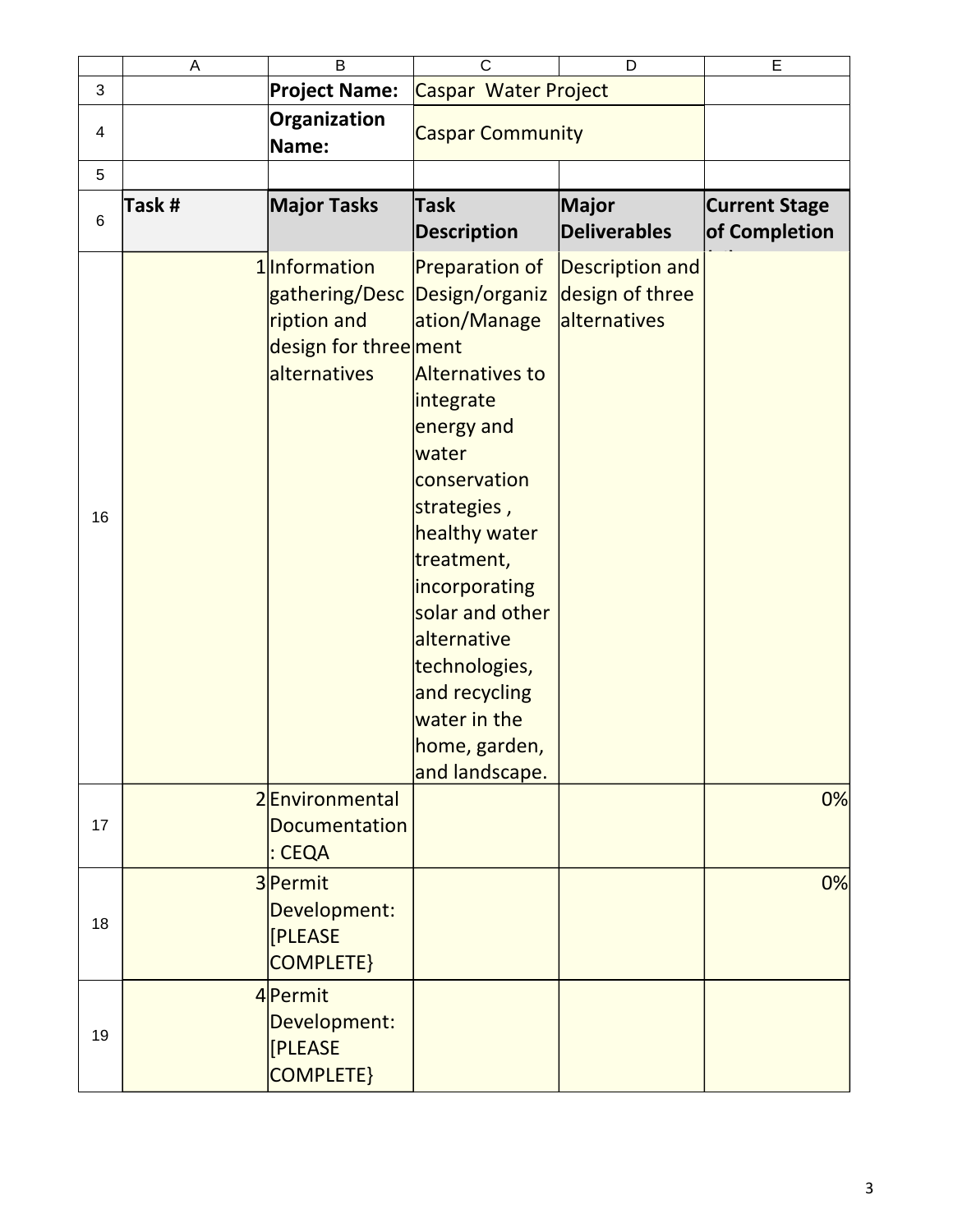|    | A      | B                                               | $\mathsf{C}$                                                                                                                                                        | D                                                                                      | E                                     |
|----|--------|-------------------------------------------------|---------------------------------------------------------------------------------------------------------------------------------------------------------------------|----------------------------------------------------------------------------------------|---------------------------------------|
| 3  |        | <b>Project Name:</b>                            | Caspar Water Project                                                                                                                                                |                                                                                        |                                       |
| 4  |        | Organization<br>Name:                           | <b>Caspar Community</b>                                                                                                                                             |                                                                                        |                                       |
| 5  |        |                                                 |                                                                                                                                                                     |                                                                                        |                                       |
| 6  | Task # | <b>Major Tasks</b>                              | <b>Task</b><br><b>Description</b>                                                                                                                                   | Major<br><b>Deliverables</b>                                                           | <b>Current Stage</b><br>of Completion |
| 20 |        | 5Permit<br>Development:<br>[PLEASE<br>COMPLETE} |                                                                                                                                                                     |                                                                                        | 0%                                    |
| 21 |        | 6Project<br>Management                          | <b>Contract with</b><br>various,<br>schedule,<br>coordinate<br>information<br>gathering.                                                                            | contracts,<br>production<br>calendar, on-<br>going notes to<br>facilitate<br>reporting | 0%                                    |
| 22 |        | 7Ecologist                                      | <b>Determine</b><br>areas of<br>concern/develo<br>p an invasive<br>species<br>abatement plan                                                                        | <b>Invasive species</b><br>abatement plan                                              | 0%                                    |
| 23 |        | 8 Community<br>consensus<br>building            | gathering<br>information<br>regarding water results of study<br>use/need;<br>presentation of meeting (s).<br>feasibility study<br>to the<br>community as a<br>whole | Handouts/ch<br>arts to illustrate<br>for public                                        | 0%                                    |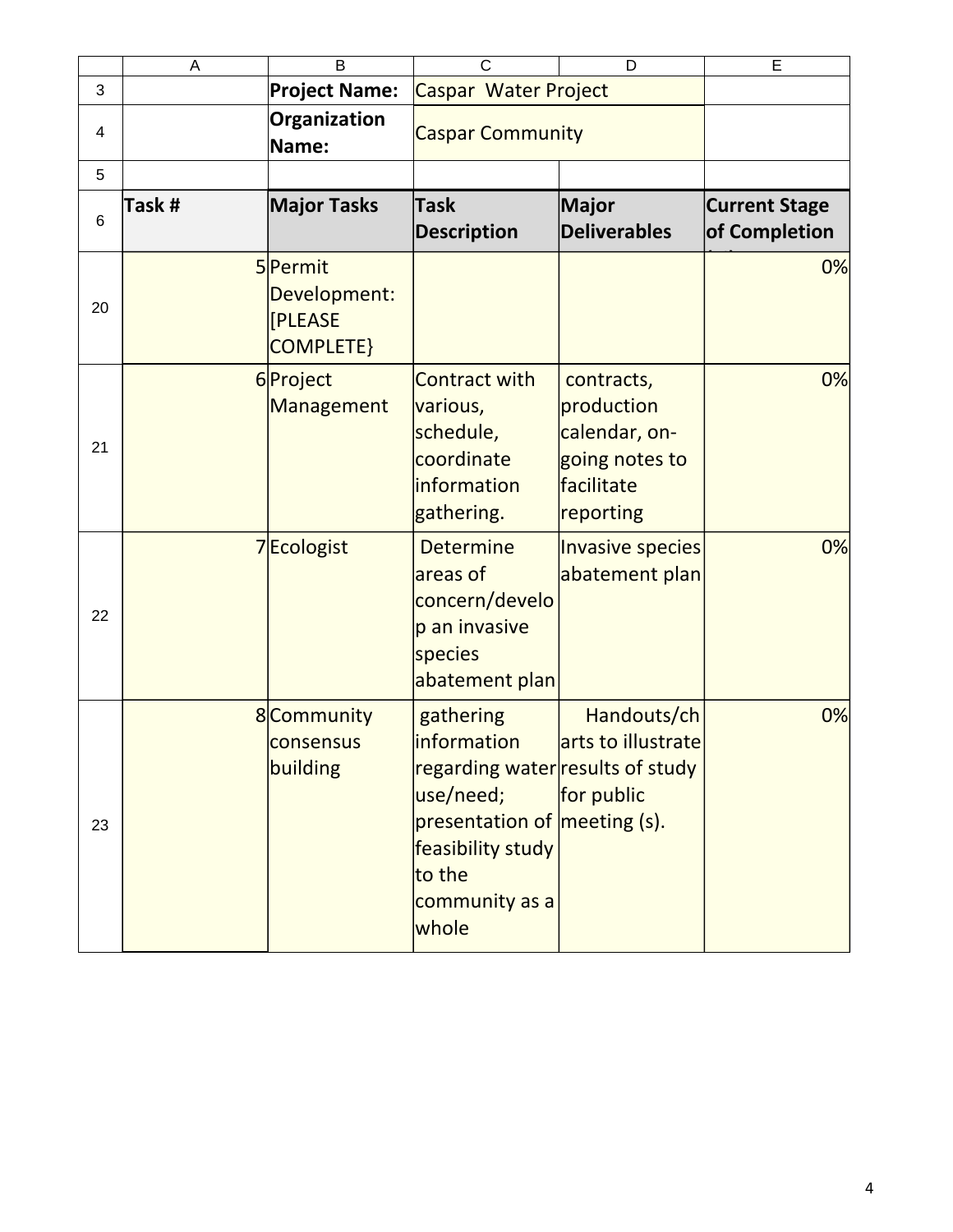|    | A     | B                                                                             | $\mathsf{C}$                                                                                                                                                                  | D                                   | E                                     |
|----|-------|-------------------------------------------------------------------------------|-------------------------------------------------------------------------------------------------------------------------------------------------------------------------------|-------------------------------------|---------------------------------------|
| 3  |       | <b>Project Name:</b>                                                          | Caspar Water Project                                                                                                                                                          |                                     |                                       |
| 4  |       | Organization<br>Name:                                                         | <b>Caspar Community</b>                                                                                                                                                       |                                     |                                       |
| 5  |       |                                                                               |                                                                                                                                                                               |                                     |                                       |
| 6  | Task# | <b>Major Tasks</b>                                                            | <b>Task</b><br><b>Description</b>                                                                                                                                             | <b>Major</b><br><b>Deliverables</b> | <b>Current Stage</b><br>of Completion |
| 24 |       | Legal; land,<br>business,<br>water,<br>environmental                          | <b>Attorney</b><br>guidance will<br>inform the<br>thorough<br>evaluation of<br>alternative<br>solutions.<br>Unknown<br>exactly what<br>expertise we<br>need at this<br>point. |                                     |                                       |
| 25 |       | Financial<br>Planning                                                         | <b>Business</b><br>models will be<br>developed for<br>each<br>alternative                                                                                                     |                                     |                                       |
| 26 | D     |                                                                               | <b>Category (d): Construction/Implementation</b>                                                                                                                              |                                     |                                       |
| 27 |       | 1 Construction/I<br>mplementation<br>Contracting                              |                                                                                                                                                                               |                                     | 0%                                    |
| 28 |       | 2Mobilization<br>and Site<br>Preparation                                      |                                                                                                                                                                               |                                     | 0%                                    |
| 29 |       | 3 Project<br>Construction/I<br>mplementation<br>: [PLEASE<br><b>COMPLETE]</b> |                                                                                                                                                                               |                                     | 0%                                    |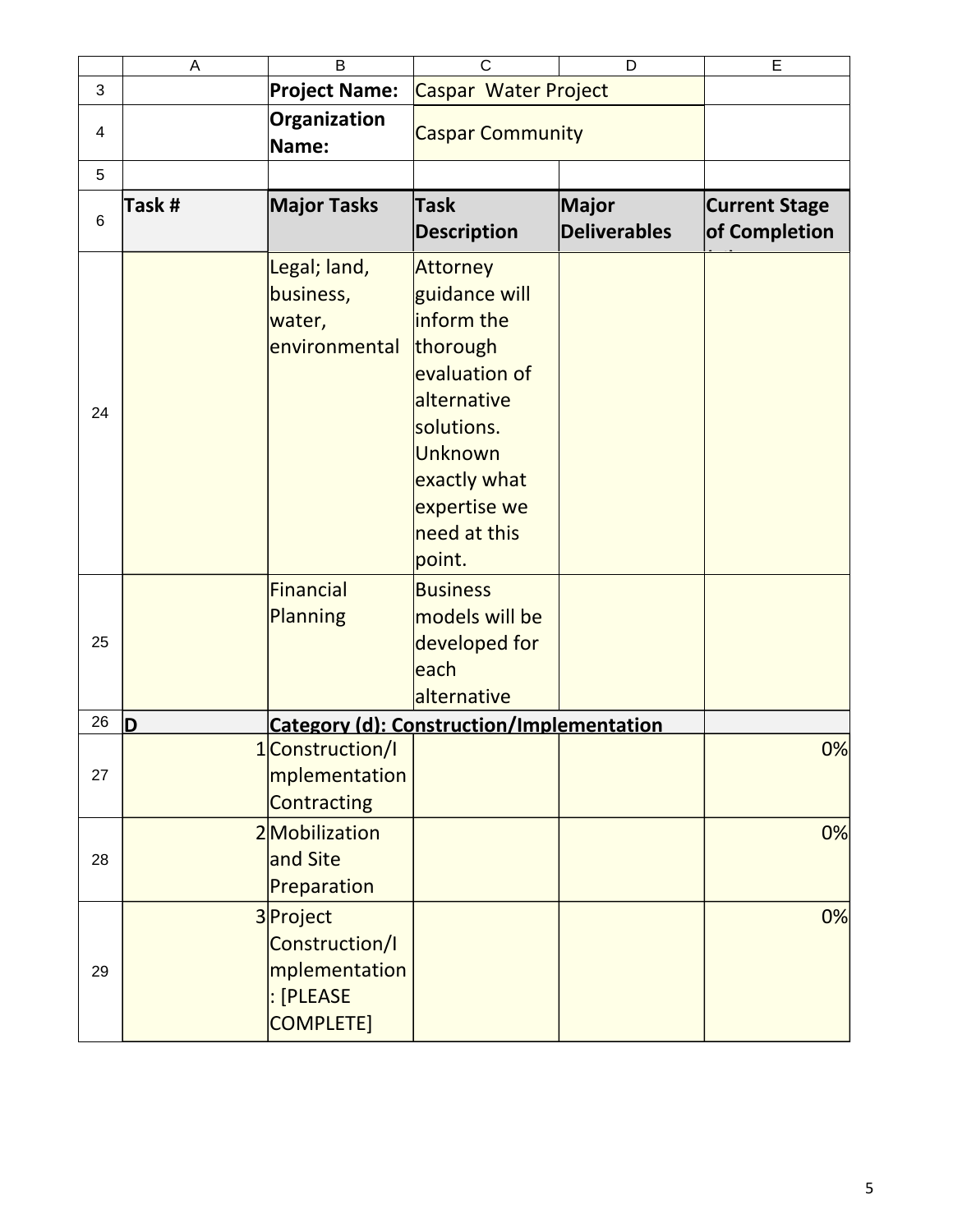|                 | A      | B                                                                                                   | $\mathsf{C}$                                                                                                                                                                                                                                                                                                                                 | D                                                                           | E                                     |
|-----------------|--------|-----------------------------------------------------------------------------------------------------|----------------------------------------------------------------------------------------------------------------------------------------------------------------------------------------------------------------------------------------------------------------------------------------------------------------------------------------------|-----------------------------------------------------------------------------|---------------------------------------|
| 3               |        | <b>Project Name:</b>                                                                                | Caspar Water Project                                                                                                                                                                                                                                                                                                                         |                                                                             |                                       |
| 4               |        | Organization<br>Name:                                                                               | <b>Caspar Community</b>                                                                                                                                                                                                                                                                                                                      |                                                                             |                                       |
| 5               |        |                                                                                                     |                                                                                                                                                                                                                                                                                                                                              |                                                                             |                                       |
| $6\phantom{1}6$ | Task # | <b>Major Tasks</b>                                                                                  | <b>Task</b><br><b>Description</b>                                                                                                                                                                                                                                                                                                            | Major<br><b>Deliverables</b>                                                | <b>Current Stage</b><br>of Completion |
| 30              |        | 4 Project<br>Construction/I<br>mplementation<br>: [PLEASE<br>COMPLETE]                              |                                                                                                                                                                                                                                                                                                                                              |                                                                             | 0%                                    |
| 31              | 5      |                                                                                                     |                                                                                                                                                                                                                                                                                                                                              |                                                                             | 0%                                    |
| 32              | 6      |                                                                                                     |                                                                                                                                                                                                                                                                                                                                              |                                                                             | 0%                                    |
| 33              | 7      |                                                                                                     |                                                                                                                                                                                                                                                                                                                                              |                                                                             | 0%                                    |
| 34              |        | 8 Project Close<br>Out, Inspection components<br>$\overline{\alpha}$<br>Demobilization that work is | Inspect project<br>and establish<br>complete.<br>Verify that all<br>project<br>components<br>have been<br>installed and<br>are functioning<br>as specified will<br>be conducted<br>as part of<br>construction<br>inspection and<br>project<br>closeout.<br><b>Conduct</b><br>project<br>completion<br>photo<br>monitoring.<br>Prepare record | As-Built and<br>Record<br>Drawings;<br>Project<br>completion site<br>photos | 0%                                    |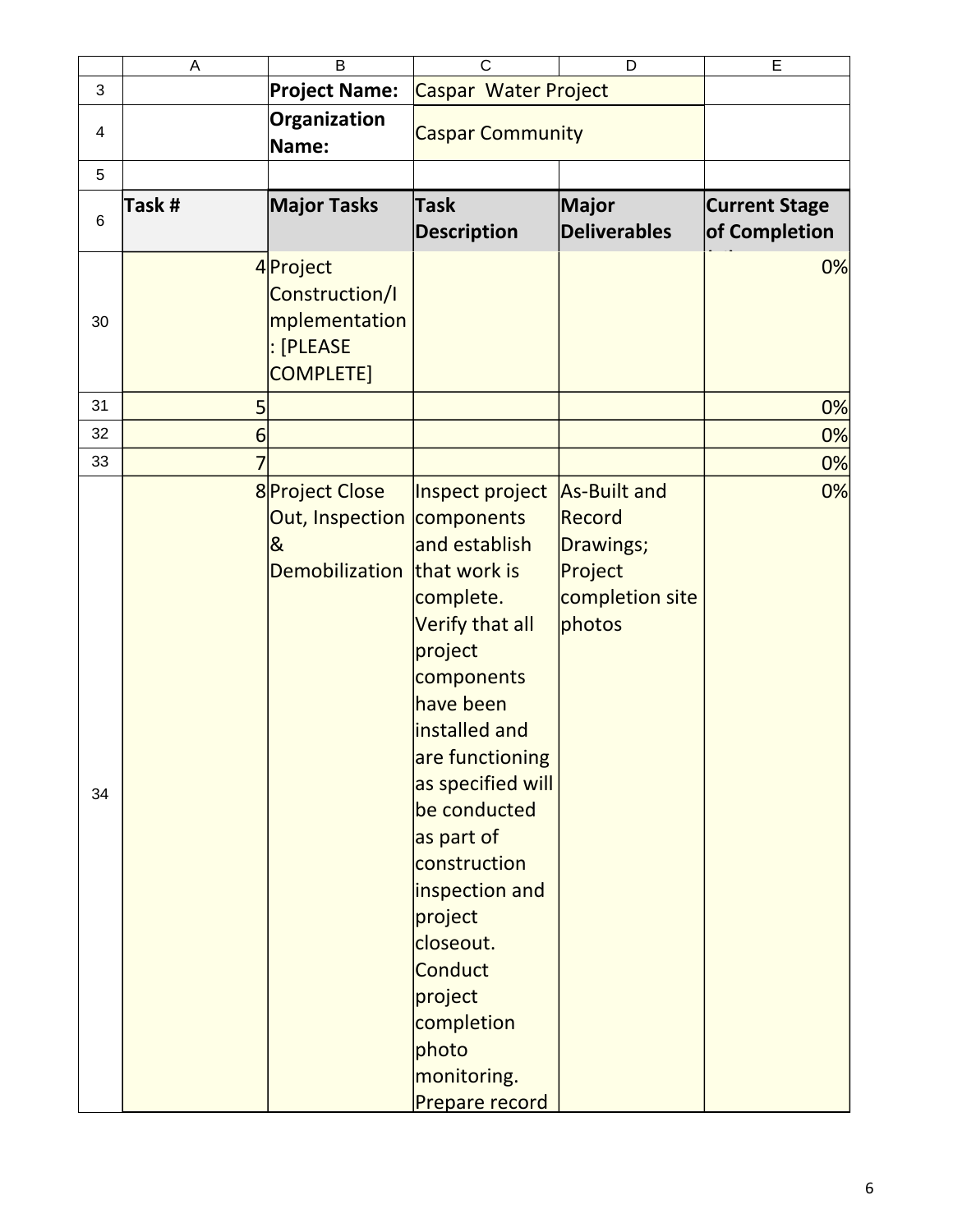|    | A      | B                                                            | C                                                                                                                                                                                                                                                                   | D                                                                                                                   | E                                     |  |  |
|----|--------|--------------------------------------------------------------|---------------------------------------------------------------------------------------------------------------------------------------------------------------------------------------------------------------------------------------------------------------------|---------------------------------------------------------------------------------------------------------------------|---------------------------------------|--|--|
| 3  |        | <b>Project Name:</b>                                         | Caspar Water Project                                                                                                                                                                                                                                                |                                                                                                                     |                                       |  |  |
| 4  |        | Organization<br>Name:                                        | <b>Caspar Community</b>                                                                                                                                                                                                                                             |                                                                                                                     |                                       |  |  |
| 5  |        |                                                              |                                                                                                                                                                                                                                                                     |                                                                                                                     |                                       |  |  |
| 6  | Task # | <b>Major Tasks</b>                                           | <b>Task</b><br><b>Description</b>                                                                                                                                                                                                                                   | <b>Major</b><br><b>Deliverables</b>                                                                                 | <b>Current Stage</b><br>of Completion |  |  |
| 35 |        | 9Project<br>Performance                                      | The<br>performance of                                                                                                                                                                                                                                               |                                                                                                                     | 0%                                    |  |  |
| 36 |        | 10 Construction<br>Administration                            | <b>Complete tasks Construction</b><br>necessary to<br>administer<br>construction<br>contract. Keep<br>daily records of administration<br>construction<br>activities,<br>inspection, and<br>progress.<br>Conduct<br>project<br>construction<br>photo-<br>monitoring. | Management<br>Logs;<br><b>Completed</b><br>construction<br>tasks<br>documented in<br>monthly<br>progress<br>reports | 0%                                    |  |  |
| 37 |        | <b>Reauest</b>                                               | <b>Total North Coast Resource Partnership 2015 IRWM Grant</b>                                                                                                                                                                                                       |                                                                                                                     |                                       |  |  |
| 38 |        | Is Requested Budget scalable by 25%? If yes, indicate scaled |                                                                                                                                                                                                                                                                     |                                                                                                                     |                                       |  |  |
| 39 |        |                                                              | Is Requested Budget scalable by 50%?                                                                                                                                                                                                                                |                                                                                                                     | If yes, indicate scaled               |  |  |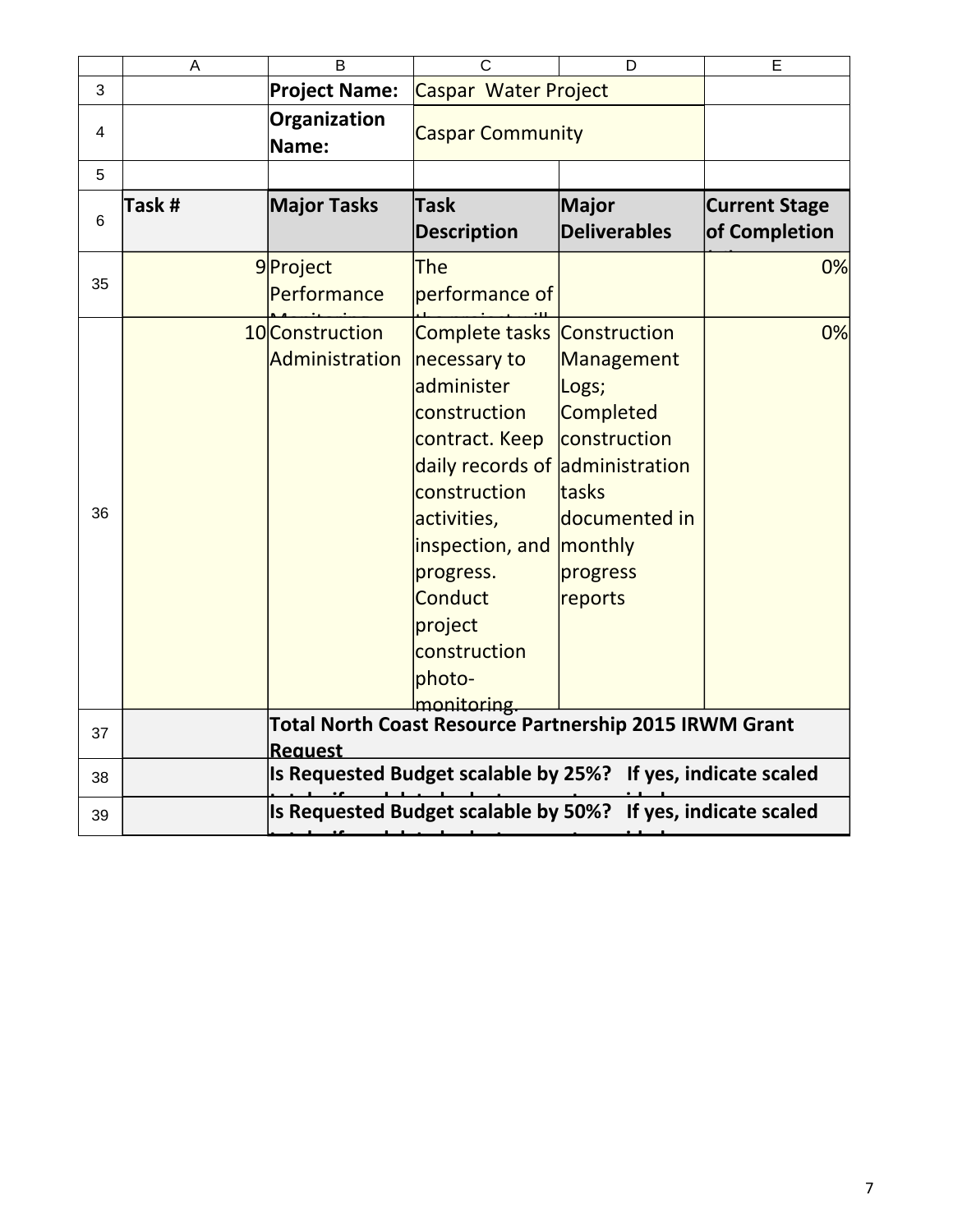|                | $\overline{\mathsf{A}}$ | $\overline{\mathsf{F}}$ | $\overline{G}$                                            | $\overline{H}$    |                   |
|----------------|-------------------------|-------------------------|-----------------------------------------------------------|-------------------|-------------------|
| $\mathbf 1$    |                         |                         | coast Resource Partnership 2015 IRWM Project Solicitation |                   |                   |
| $\overline{c}$ |                         |                         |                                                           |                   |                   |
| 3              |                         |                         |                                                           |                   |                   |
|                |                         |                         |                                                           |                   |                   |
| $\overline{4}$ |                         |                         |                                                           |                   |                   |
|                |                         |                         |                                                           |                   |                   |
| 5              |                         |                         |                                                           |                   |                   |
|                | Task #                  | <b>IRWM Task</b>        | Non-State                                                 | <b>Total Task</b> | <b>Start Date</b> |
| $\,6\,$        |                         | <b>Budget</b>           | Match                                                     | <b>Budget</b>     |                   |
| $\overline{7}$ | $\overline{\mathbf{A}}$ |                         |                                                           |                   |                   |
|                | $\mathbf{1}$            | \$7,500.00              | \$0.00                                                    | \$7,500.00        |                   |
|                |                         |                         |                                                           |                   |                   |
|                |                         |                         |                                                           |                   |                   |
|                |                         |                         |                                                           |                   |                   |
|                |                         |                         |                                                           |                   |                   |
|                |                         |                         |                                                           |                   |                   |
|                |                         |                         |                                                           |                   |                   |
|                |                         |                         |                                                           |                   |                   |
|                |                         |                         |                                                           |                   |                   |
|                |                         |                         |                                                           |                   |                   |
|                |                         |                         |                                                           |                   |                   |
| $\, 8$         |                         |                         |                                                           |                   |                   |
|                |                         |                         |                                                           |                   |                   |
|                |                         |                         |                                                           |                   |                   |
|                |                         |                         |                                                           |                   |                   |
|                |                         |                         |                                                           |                   |                   |
|                |                         |                         |                                                           |                   |                   |
|                |                         |                         |                                                           |                   |                   |
|                |                         |                         |                                                           |                   |                   |
|                |                         |                         |                                                           |                   |                   |
|                |                         |                         |                                                           |                   |                   |
|                |                         |                         |                                                           |                   |                   |
|                | $\overline{2}$          | \$3,500.00              | \$0.00                                                    | \$3,500.00        |                   |
|                |                         |                         |                                                           |                   |                   |
|                |                         |                         |                                                           |                   |                   |
| 9              |                         |                         |                                                           |                   |                   |
|                |                         |                         |                                                           |                   |                   |
|                |                         |                         |                                                           |                   |                   |
|                |                         |                         |                                                           |                   |                   |
|                |                         |                         |                                                           |                   |                   |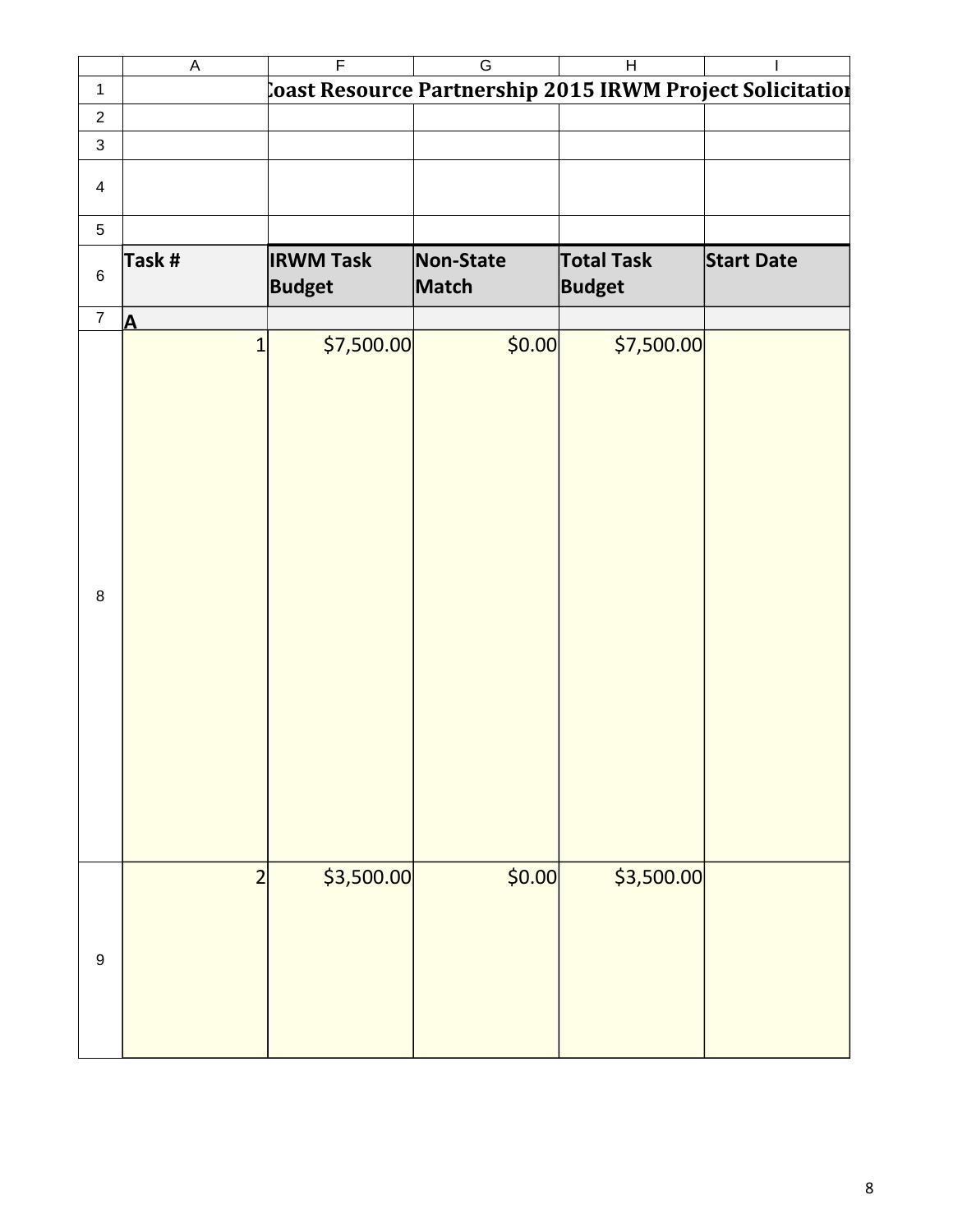|                | $\overline{\mathsf{A}}$ | $\overline{\mathsf{F}}$           | $\overline{\mathsf{G}}$ | $\boldsymbol{\mathsf{H}}$          | I                 |
|----------------|-------------------------|-----------------------------------|-------------------------|------------------------------------|-------------------|
| $\mathsf 3$    |                         |                                   |                         |                                    |                   |
| $\overline{4}$ |                         |                                   |                         |                                    |                   |
| 5              |                         |                                   |                         |                                    |                   |
| $\,6$          | Task #                  | <b>IRWM Task</b><br><b>Budget</b> | Non-State<br>Match      | <b>Total Task</b><br><b>Budget</b> | <b>Start Date</b> |
| 10             | 3                       | \$0.00                            | \$0.00                  | \$0.00                             |                   |
| 11             | $\overline{4}$          | \$0.00                            | \$0.00                  | \$0.00                             |                   |
| 12             | 5                       | \$3,000.00                        | \$0.00                  | \$3,000.00                         |                   |
| 13             | B                       |                                   |                         |                                    |                   |
| $14\,$         | $\overline{1}$          | \$0.00                            | \$0.00                  | \$0.00                             |                   |
| $15\,$         | $\overline{\mathsf{C}}$ |                                   |                         |                                    |                   |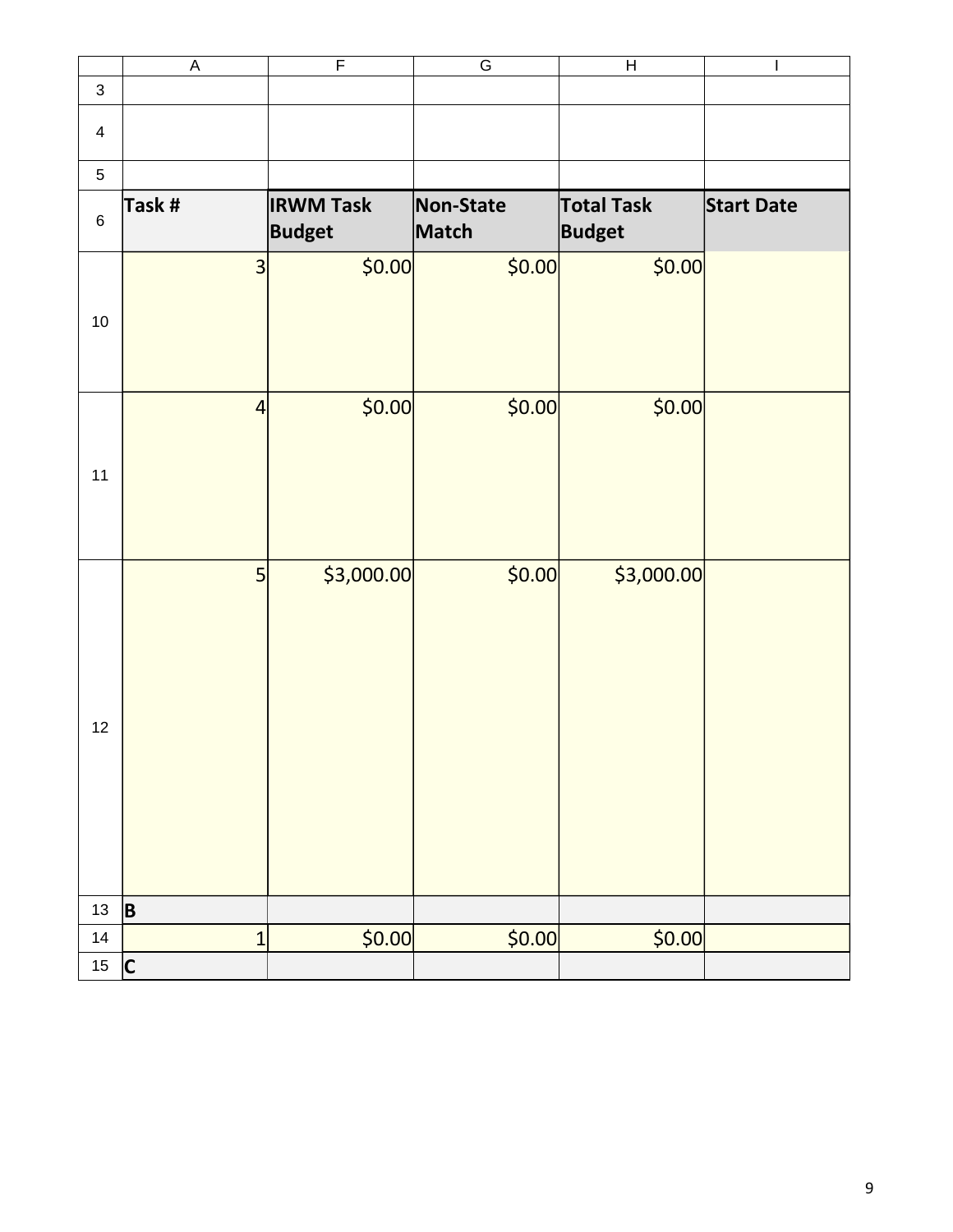|                | $\mathsf A$             | $\overline{\mathsf{F}}$           | G                  | $\boldsymbol{\mathsf{H}}$          | I                 |
|----------------|-------------------------|-----------------------------------|--------------------|------------------------------------|-------------------|
| $\mathsf 3$    |                         |                                   |                    |                                    |                   |
| $\overline{4}$ |                         |                                   |                    |                                    |                   |
| 5              |                         |                                   |                    |                                    |                   |
| $\,6\,$        | Task #                  | <b>IRWM Task</b><br><b>Budget</b> | Non-State<br>Match | <b>Total Task</b><br><b>Budget</b> | <b>Start Date</b> |
| 16             | $\overline{1}$          | \$32,000.00                       |                    | \$32,000.00                        |                   |
| $17\,$         | $\overline{2}$          | \$0.00                            | \$0.00             | \$0.00                             |                   |
| $18\,$         | $\overline{\mathbf{3}}$ | \$10,000.00                       | \$0.00             | \$10,000.00                        |                   |
| $19\,$         | $\overline{4}$          |                                   |                    |                                    |                   |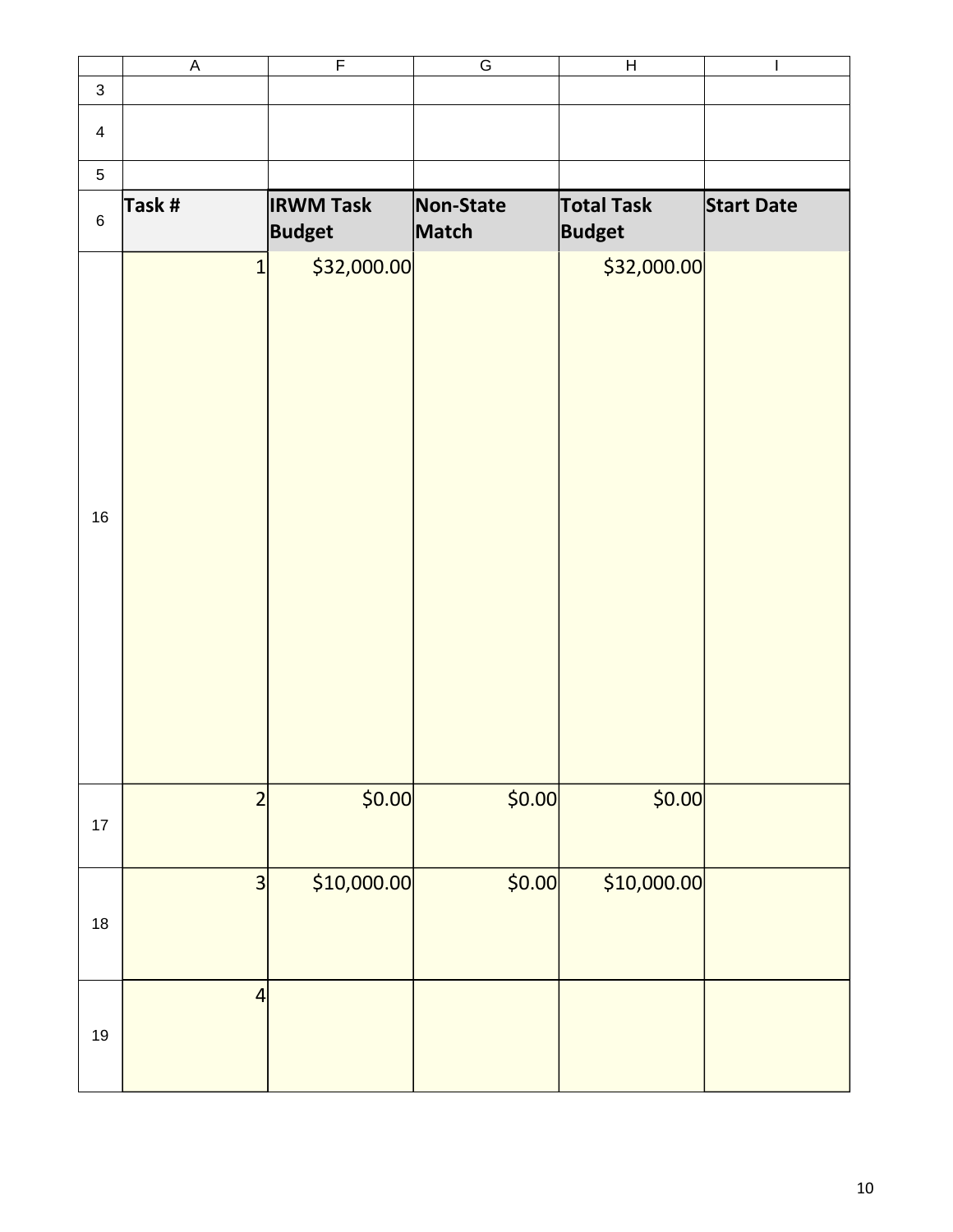|                | $\mathsf A$     | $\overline{\mathsf{F}}$           | $\overline{\mathsf{G}}$ | Н                                  | $\mathsf{l}$      |
|----------------|-----------------|-----------------------------------|-------------------------|------------------------------------|-------------------|
| $\mathsf{3}$   |                 |                                   |                         |                                    |                   |
| $\overline{4}$ |                 |                                   |                         |                                    |                   |
| 5              |                 |                                   |                         |                                    |                   |
| $\,6\,$        | Task #          | <b>IRWM Task</b><br><b>Budget</b> | Non-State<br>Match      | <b>Total Task</b><br><b>Budget</b> | <b>Start Date</b> |
| 20             | 5               | \$0.00                            | \$0.00                  | \$0.00                             |                   |
| 21             | $6\phantom{1}6$ | \$3,600.00                        | \$0.00                  | \$3,600.00                         |                   |
| 22             | $\overline{7}$  | \$7,500.00                        | \$0.00                  | \$7,500.00                         |                   |
| 23             | 8               | \$5,000.00                        | \$0.00                  | \$5,000.00]                        |                   |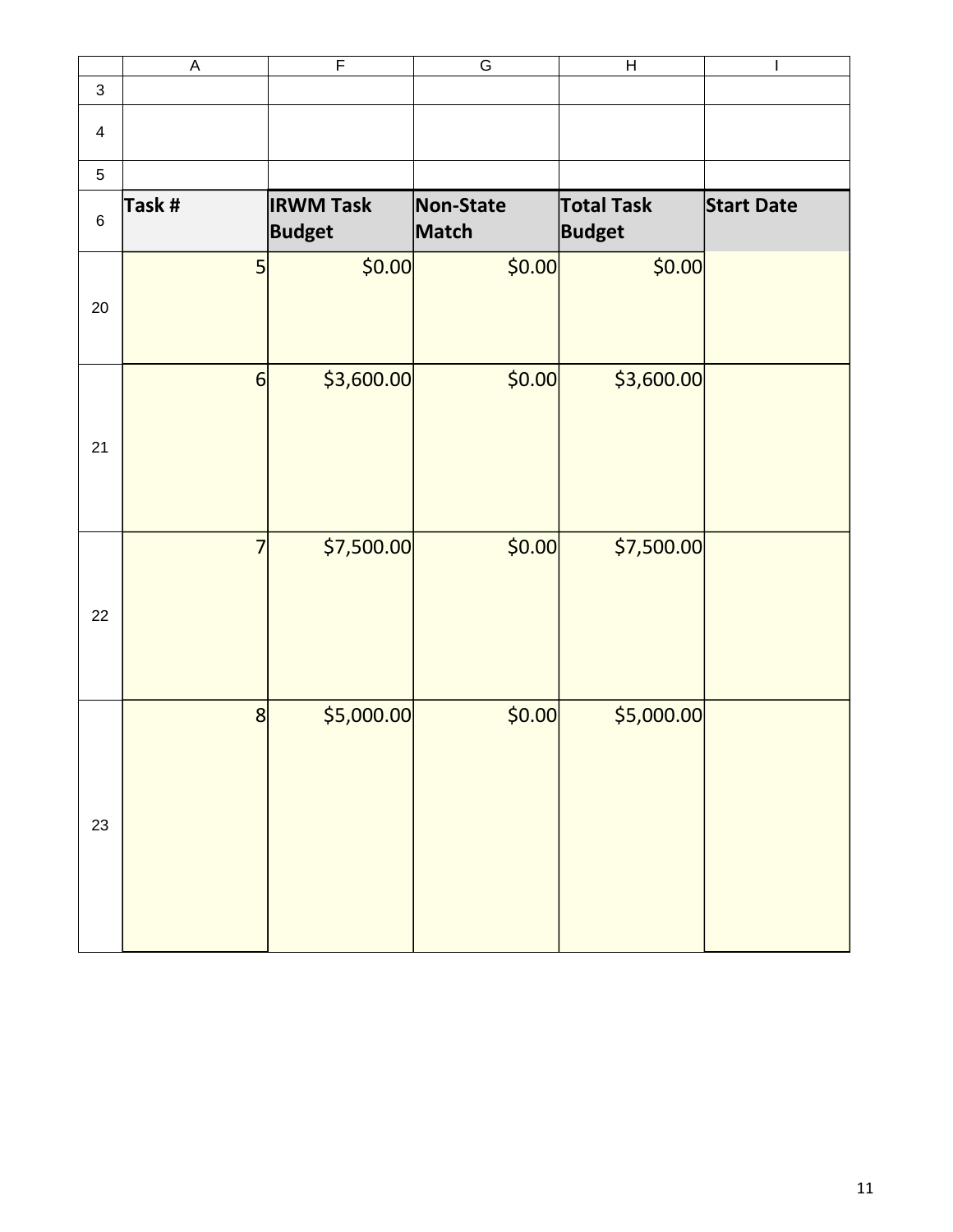|                | $\mathsf A$             | $\mathsf F$                       | ${\mathsf G}$      | $\boldsymbol{\mathsf{H}}$          | I                 |
|----------------|-------------------------|-----------------------------------|--------------------|------------------------------------|-------------------|
| $\mathsf{3}$   |                         |                                   |                    |                                    |                   |
| $\overline{4}$ |                         |                                   |                    |                                    |                   |
| 5              |                         |                                   |                    |                                    |                   |
| $\,6\,$        | Task #                  | <b>IRWM Task</b><br><b>Budget</b> | Non-State<br>Match | <b>Total Task</b><br><b>Budget</b> | <b>Start Date</b> |
| 24             |                         | \$10,000.00                       |                    | \$10,000.00                        |                   |
| 25             |                         | \$15,000.00                       |                    | \$15,000.00                        |                   |
| 26             | D                       |                                   |                    |                                    |                   |
| 27             | $\mathbf{1}$            | \$0.00]                           | \$0.00             | \$0.00                             |                   |
| 28             | $\overline{2}$          | \$0.00                            | \$0.00             | \$0.00                             |                   |
| 29             | $\overline{\mathbf{3}}$ | \$0.00                            | \$0.00             | \$0.00                             |                   |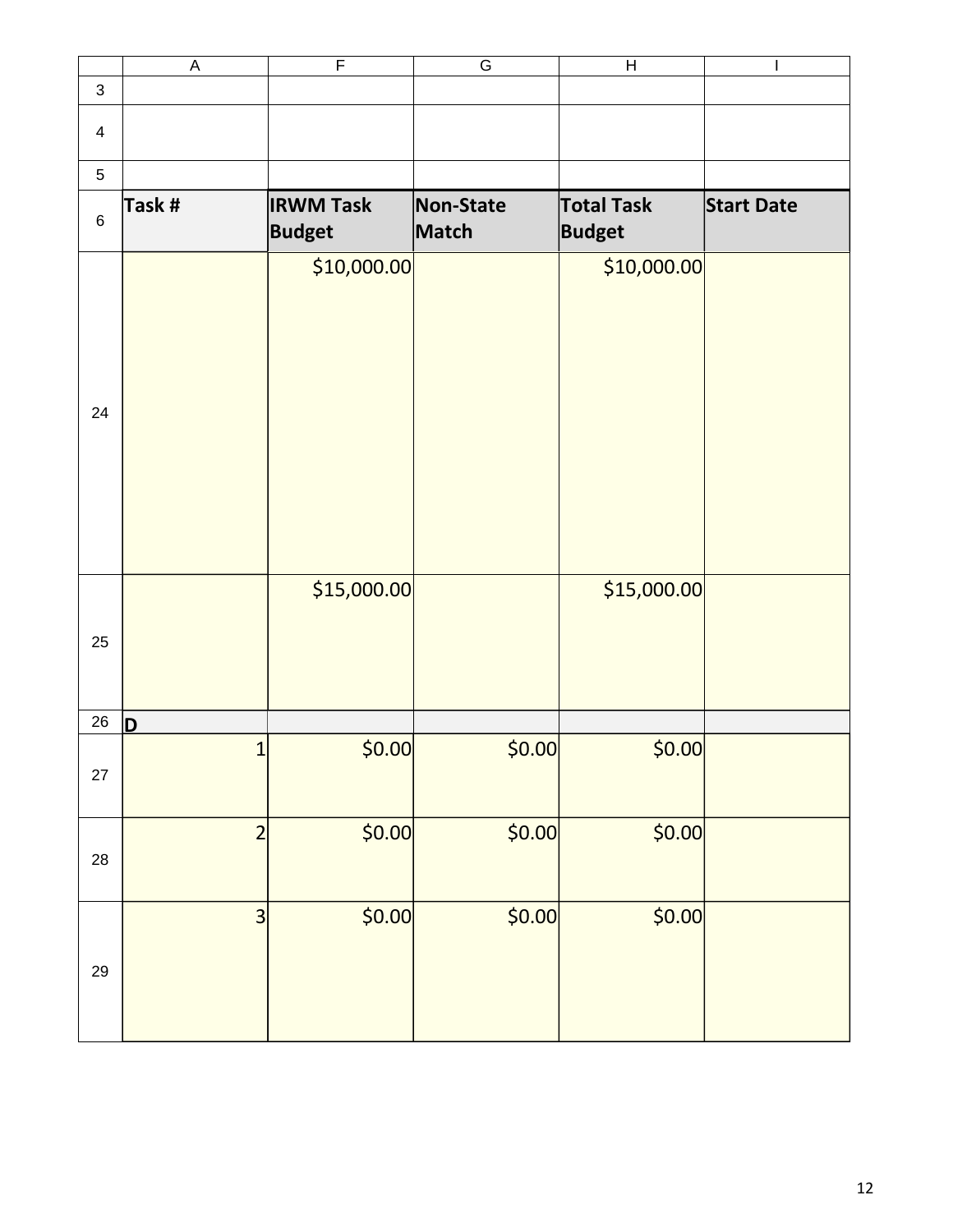|                | $\overline{\mathsf{A}}$ | $\overline{\mathsf{F}}$           | $\overline{\mathsf{G}}$ | $\boldsymbol{\mathsf{H}}$          | $\overline{\phantom{a}}$ |
|----------------|-------------------------|-----------------------------------|-------------------------|------------------------------------|--------------------------|
| $\mathsf 3$    |                         |                                   |                         |                                    |                          |
| $\overline{4}$ |                         |                                   |                         |                                    |                          |
| 5              |                         |                                   |                         |                                    |                          |
| $\,6\,$        | Task #                  | <b>IRWM Task</b><br><b>Budget</b> | Non-State<br>Match      | <b>Total Task</b><br><b>Budget</b> | <b>Start Date</b>        |
| 30             | $\overline{4}$          | \$0.00                            | \$0.00                  | \$0.00                             |                          |
| 31             | 5                       | \$0.00                            | \$0.00                  | \$0.00                             |                          |
| 32             | $6\phantom{1}6$         | \$0.00                            | \$0.00                  | \$0.00                             |                          |
| 33             | $\overline{7}$          | \$0.00]                           | \$0.00                  | \$0.00                             |                          |
| 34             | 8                       | \$0.00                            | \$0.00                  | \$0.00                             |                          |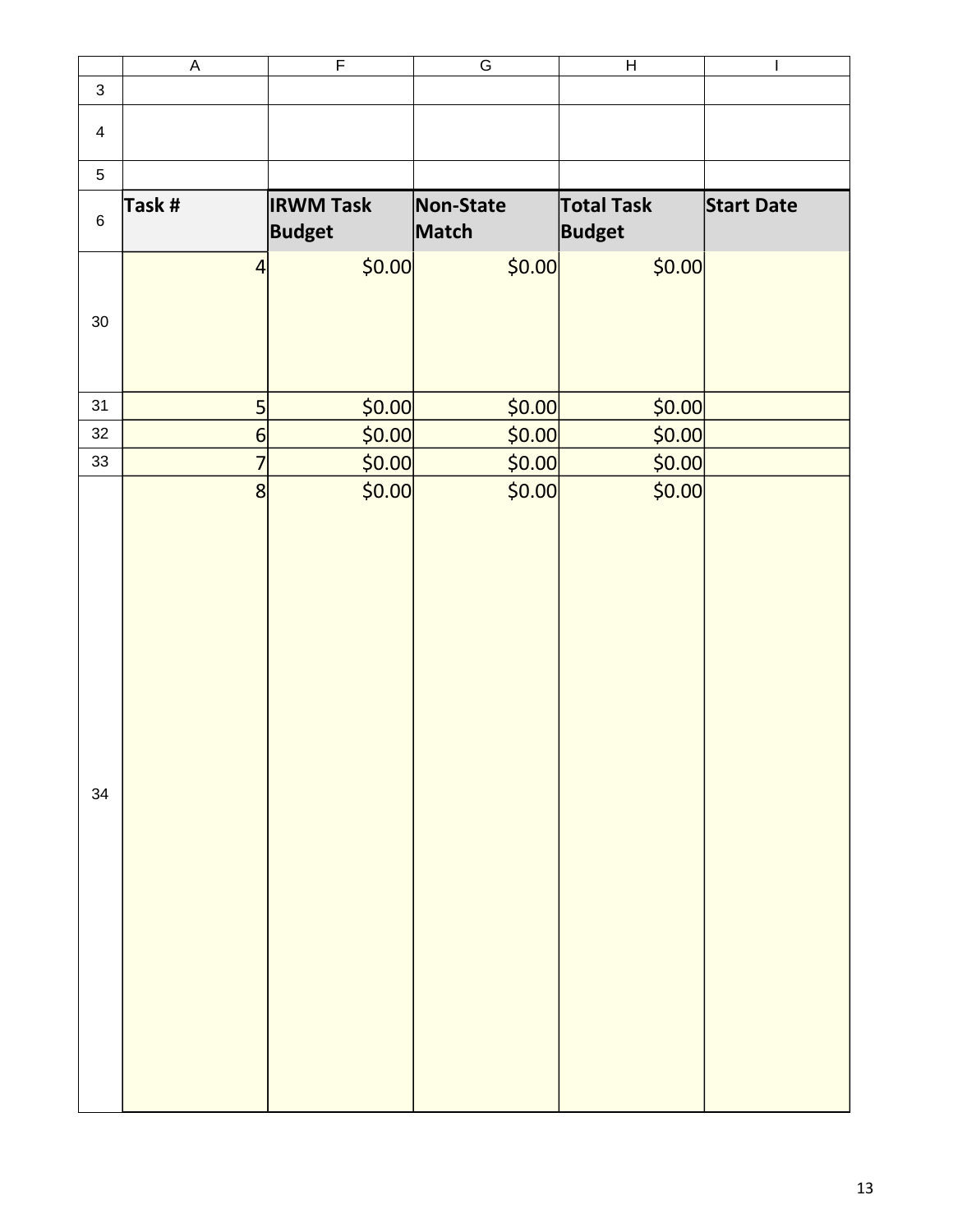|                          | $\sf A$ | $\overline{F}$                    | $\overline{\mathsf{G}}$ | $\boldsymbol{\mathsf{H}}$          | $\overline{\phantom{a}}$ |
|--------------------------|---------|-----------------------------------|-------------------------|------------------------------------|--------------------------|
| 3                        |         |                                   |                         |                                    |                          |
| $\overline{\mathcal{A}}$ |         |                                   |                         |                                    |                          |
| 5                        |         |                                   |                         |                                    |                          |
| $\,6$                    | Task #  | <b>IRWM Task</b><br><b>Budget</b> | Non-State<br>Match      | <b>Total Task</b><br><b>Budget</b> | <b>Start Date</b>        |
| 35                       | 9       | \$0.00                            | \$0.00                  | \$0.00                             |                          |
| 36                       | 10      | \$0.00                            | \$0.00                  | \$0.00                             |                          |
| 37                       |         | \$97,100.00                       | \$0.00                  | \$97,100.00                        |                          |
| 38                       |         | \$72,825.00                       | \$0.00                  | \$72,825.00                        |                          |
| 39                       |         |                                   | \$0.00                  |                                    |                          |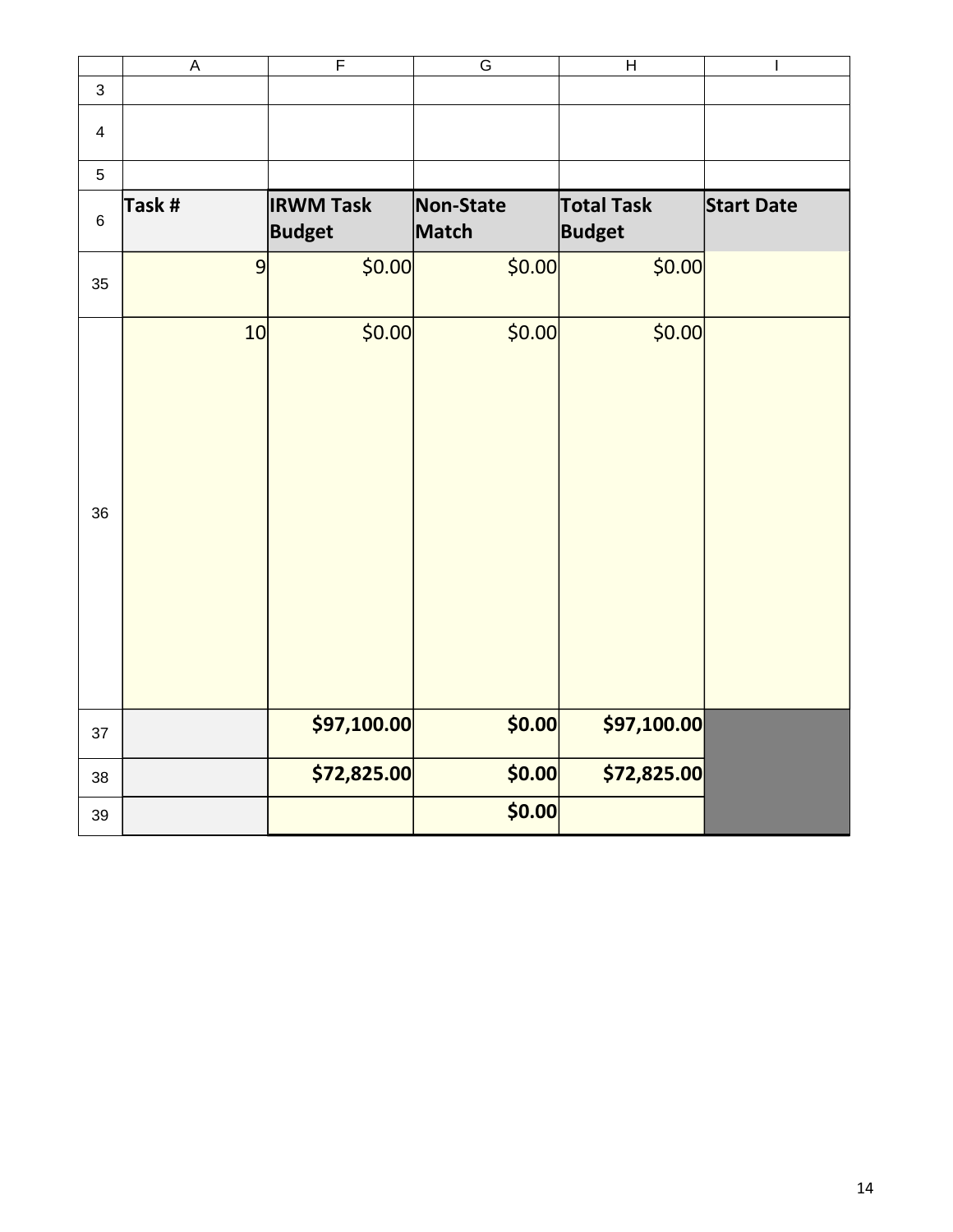| $\overline{\mathsf{J}}$<br>$\overline{A}$ |                         |                  |
|-------------------------------------------|-------------------------|------------------|
| $\mathbf{r}$                              |                         | $\mathbf 1$      |
|                                           |                         | $\overline{c}$   |
|                                           |                         | $\mathbf{3}$     |
|                                           |                         |                  |
|                                           |                         | $\overline{4}$   |
|                                           |                         | $\overline{5}$   |
|                                           |                         |                  |
| <b>Completion</b>                         | Task #                  | $\,6\,$          |
| Date                                      |                         |                  |
|                                           | $\overline{\mathbf{A}}$ | $\overline{7}$   |
| $\mathbf{1}$                              |                         |                  |
|                                           |                         |                  |
|                                           |                         |                  |
|                                           |                         |                  |
|                                           |                         |                  |
|                                           |                         |                  |
|                                           |                         |                  |
|                                           |                         |                  |
|                                           |                         |                  |
|                                           |                         |                  |
|                                           |                         |                  |
|                                           |                         | $\, 8$           |
|                                           |                         |                  |
|                                           |                         |                  |
|                                           |                         |                  |
|                                           |                         |                  |
|                                           |                         |                  |
|                                           |                         |                  |
|                                           |                         |                  |
|                                           |                         |                  |
|                                           |                         |                  |
|                                           |                         |                  |
| 5/29/15<br>$\overline{2}$                 |                         |                  |
|                                           |                         |                  |
|                                           |                         |                  |
|                                           |                         |                  |
|                                           |                         | $\boldsymbol{9}$ |
|                                           |                         |                  |
|                                           |                         |                  |
|                                           |                         |                  |
|                                           |                         |                  |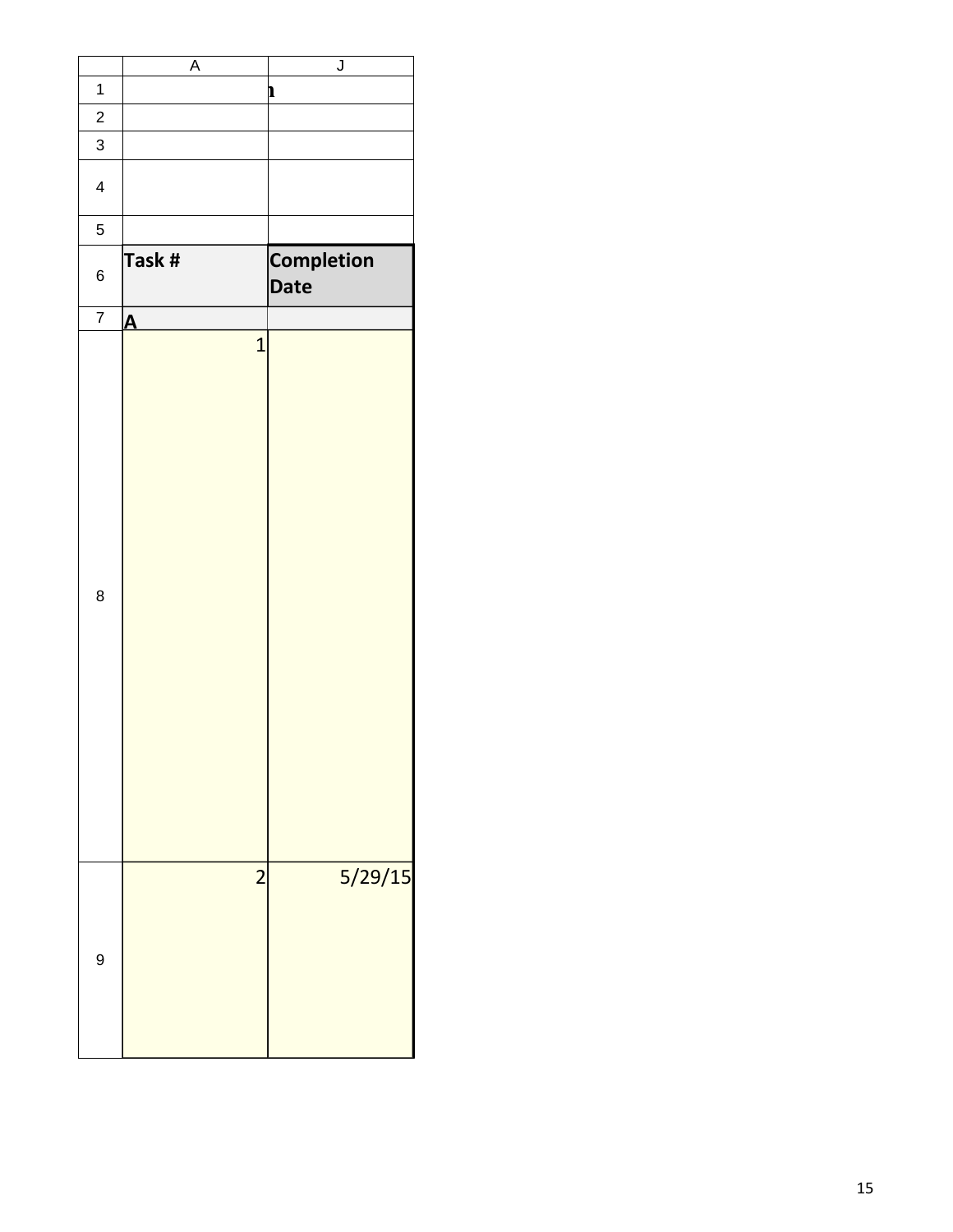|                          | A                       | $\overline{\mathsf{J}}$          |
|--------------------------|-------------------------|----------------------------------|
| 3                        |                         |                                  |
| $\overline{\mathcal{L}}$ |                         |                                  |
| 5                        |                         |                                  |
| 6                        | Task #                  | <b>Completion</b><br><b>Date</b> |
| 10                       | 3                       |                                  |
| 11                       | $\overline{4}$          |                                  |
| 12                       | 5                       |                                  |
| 13                       | B                       |                                  |
| 14                       | $\overline{1}$          |                                  |
| 15                       | $\overline{\mathsf{C}}$ |                                  |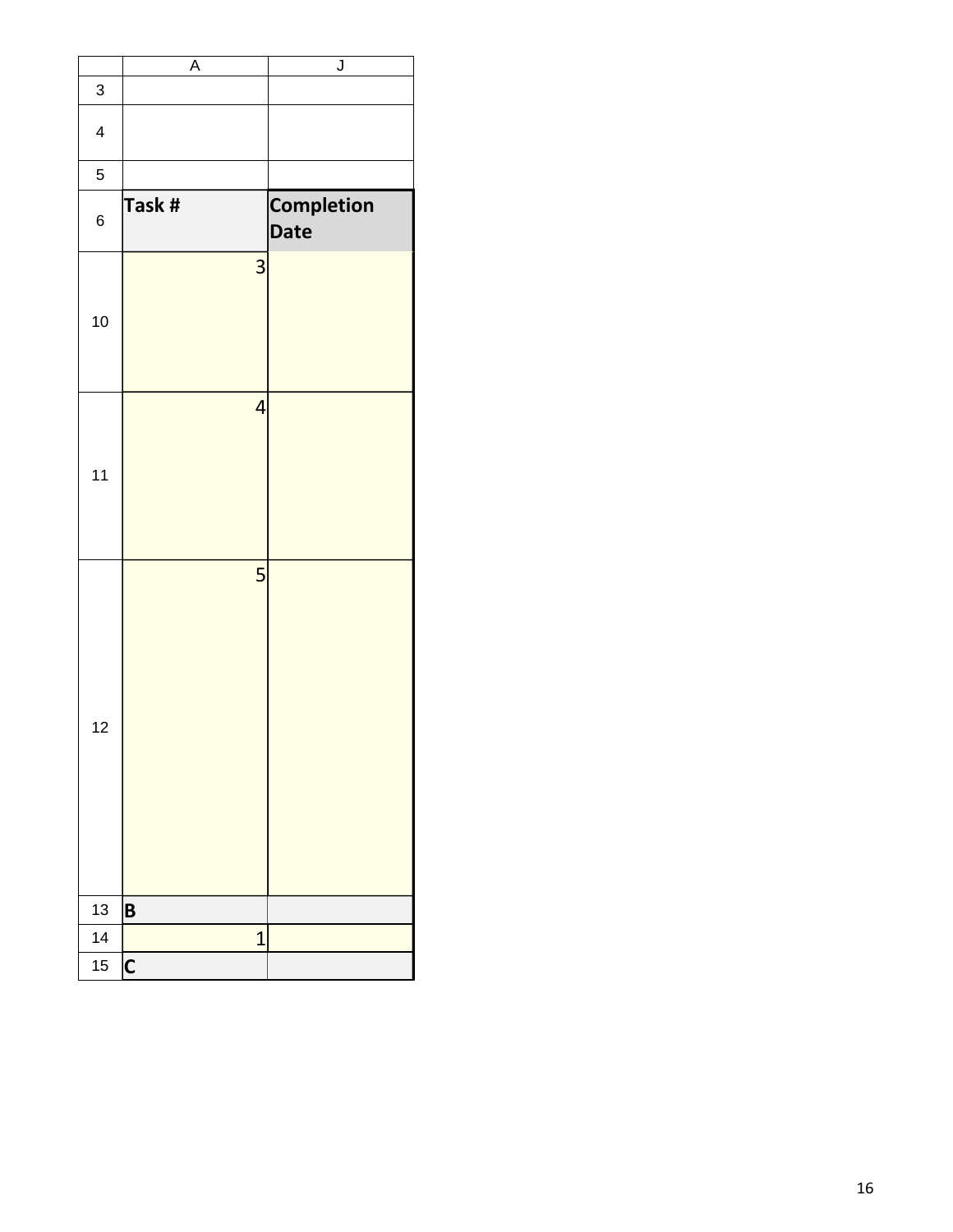|                         | A                        | $\overline{\mathsf{J}}$   |
|-------------------------|--------------------------|---------------------------|
| 3                       |                          |                           |
| $\overline{\mathbf{4}}$ |                          |                           |
| 5                       |                          |                           |
| 6                       | Task #                   | <b>Completion</b><br>Date |
| 16                      | $\mathbf{1}$             |                           |
| 17                      | $\overline{c}$           |                           |
| 18                      | $\overline{\mathbf{3}}$  |                           |
| 19                      | $\overline{\mathcal{L}}$ |                           |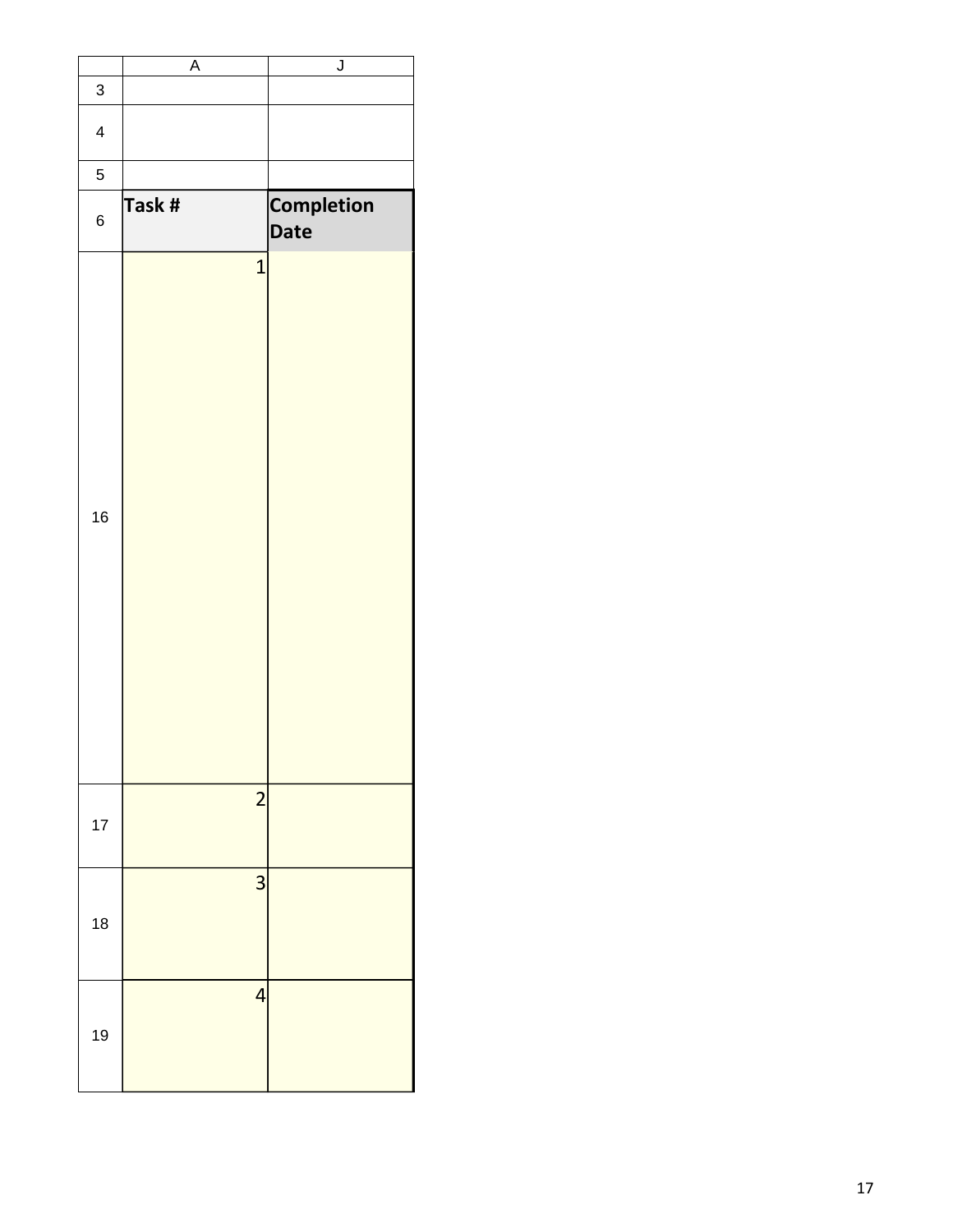|                          | A              | $\overline{\mathsf{J}}$          |
|--------------------------|----------------|----------------------------------|
| 3                        |                |                                  |
| $\overline{\mathcal{A}}$ |                |                                  |
| 5                        |                |                                  |
| 6                        | Task #         | <b>Completion</b><br><b>Date</b> |
| 20                       | 5              |                                  |
| 21                       | 6              |                                  |
| 22                       | $\overline{7}$ |                                  |
| 23                       | 8              |                                  |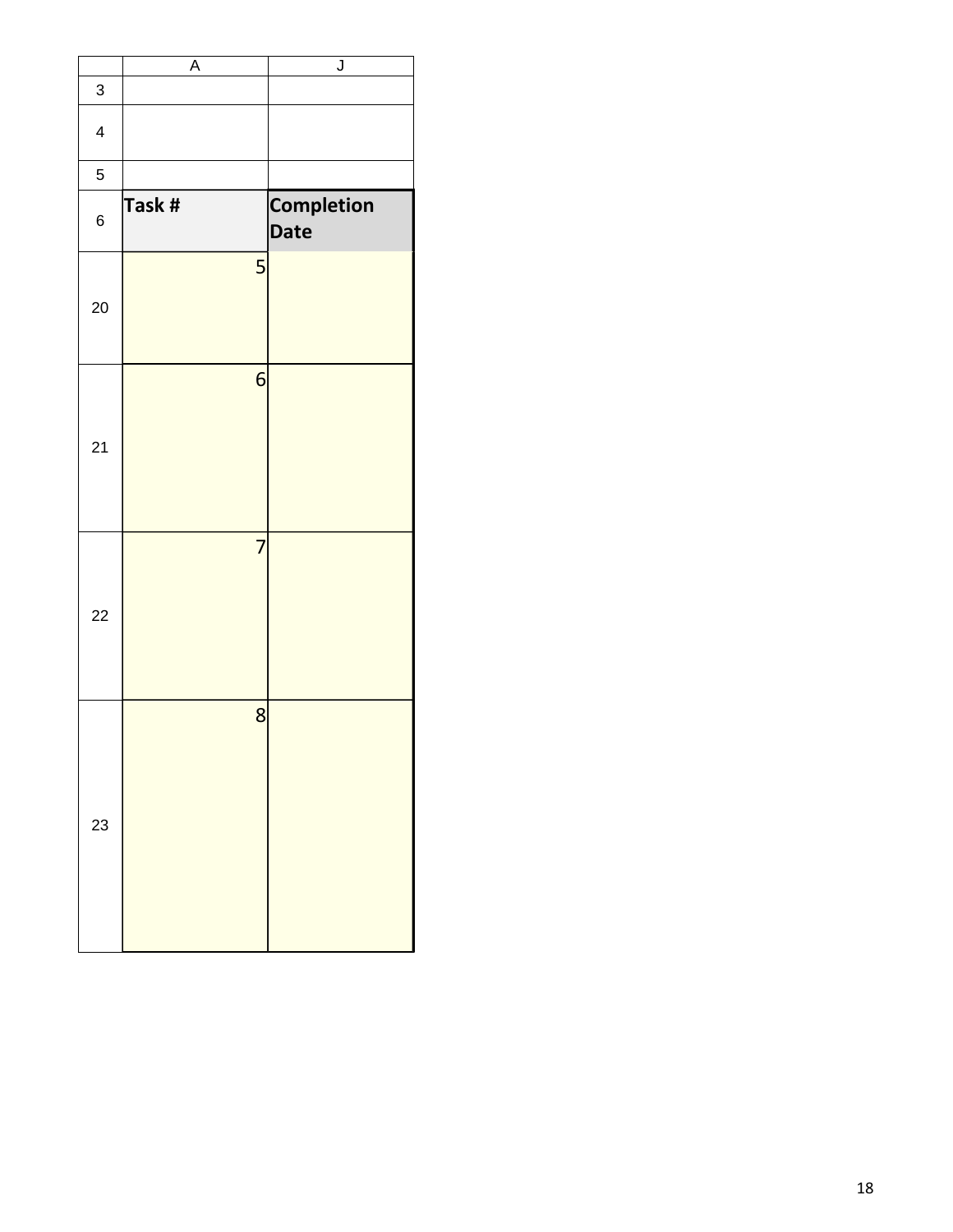|                          | A              | J                         |
|--------------------------|----------------|---------------------------|
| 3                        |                |                           |
| $\overline{\mathcal{L}}$ |                |                           |
| 5                        |                |                           |
| 6                        | Task #         | <b>Completion</b><br>Date |
| 24                       |                |                           |
| 25                       |                |                           |
| 26                       | D              |                           |
| 27                       | $\overline{1}$ |                           |
| 28                       | $\overline{c}$ |                           |
| 29                       | 3              |                           |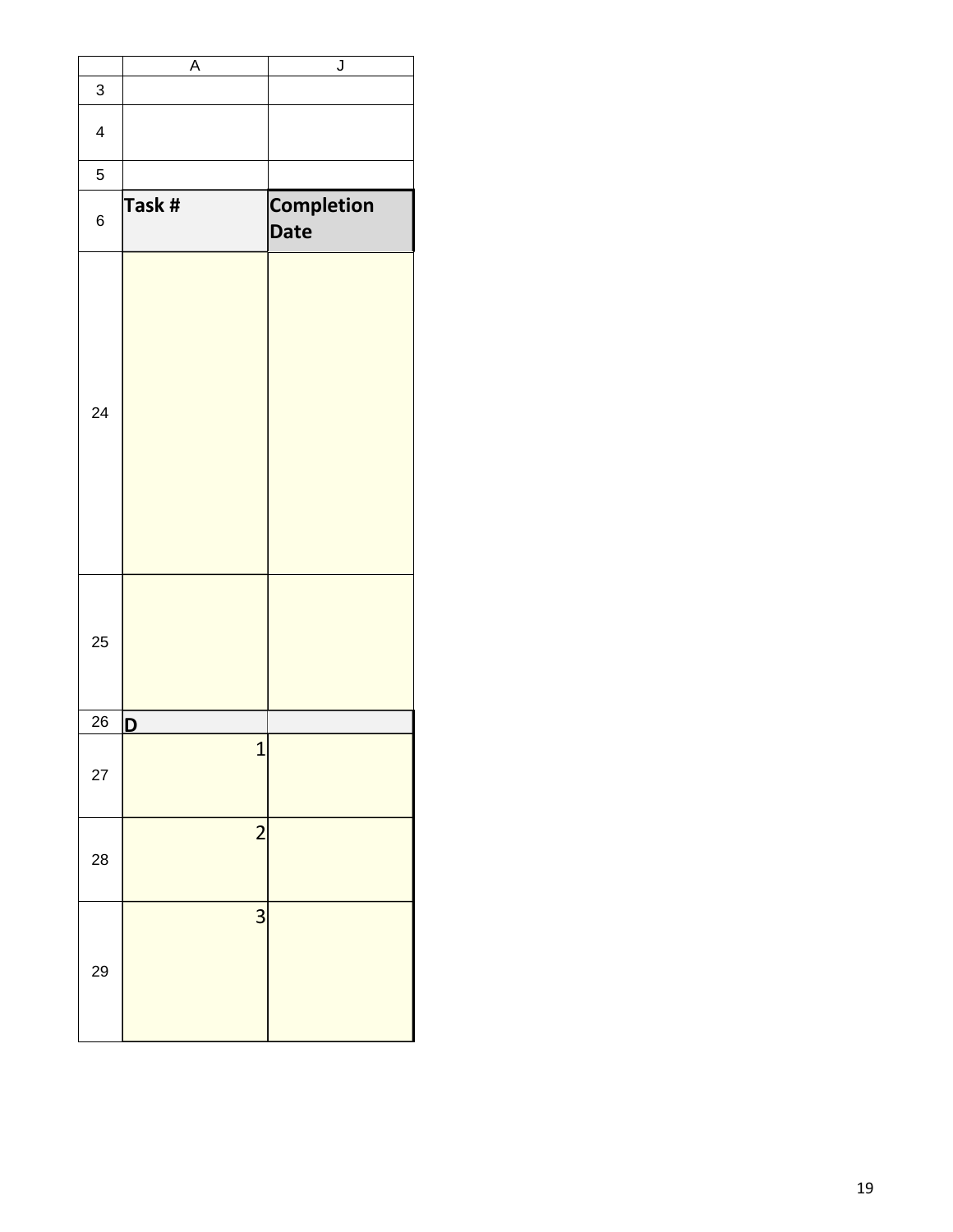|                          | $\overline{\mathsf{A}}$  | $\overline{\mathsf{J}}$   |
|--------------------------|--------------------------|---------------------------|
| 3                        |                          |                           |
| $\overline{\mathcal{A}}$ |                          |                           |
| 5                        |                          |                           |
| $\,6$                    | Task #                   | <b>Completion</b><br>Date |
| 30                       | $\overline{\mathcal{A}}$ |                           |
| 31                       | 5                        |                           |
| 32                       | $\overline{6}$           |                           |
| 33                       | $\overline{7}$           |                           |
| 34                       | 8                        |                           |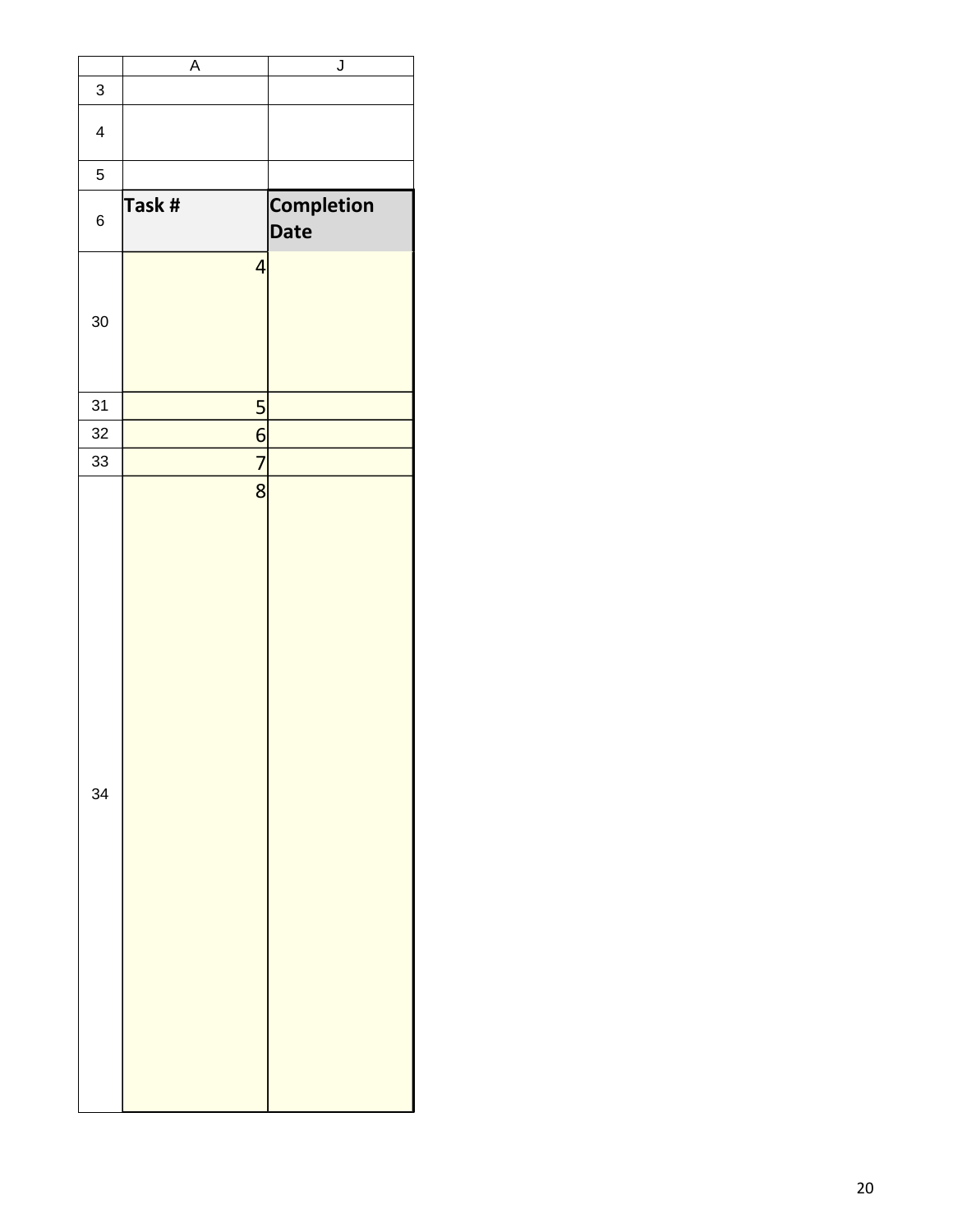|                         | A      | $\overline{\mathsf{J}}$ |
|-------------------------|--------|-------------------------|
| 3                       |        |                         |
| $\overline{\mathbf{4}}$ |        |                         |
| 5                       |        |                         |
| 6                       | Task # | Completion<br>Date      |
| 35                      | 9      |                         |
| 36                      | 10     |                         |
| 37                      |        |                         |
| 38                      |        |                         |
| 39                      |        |                         |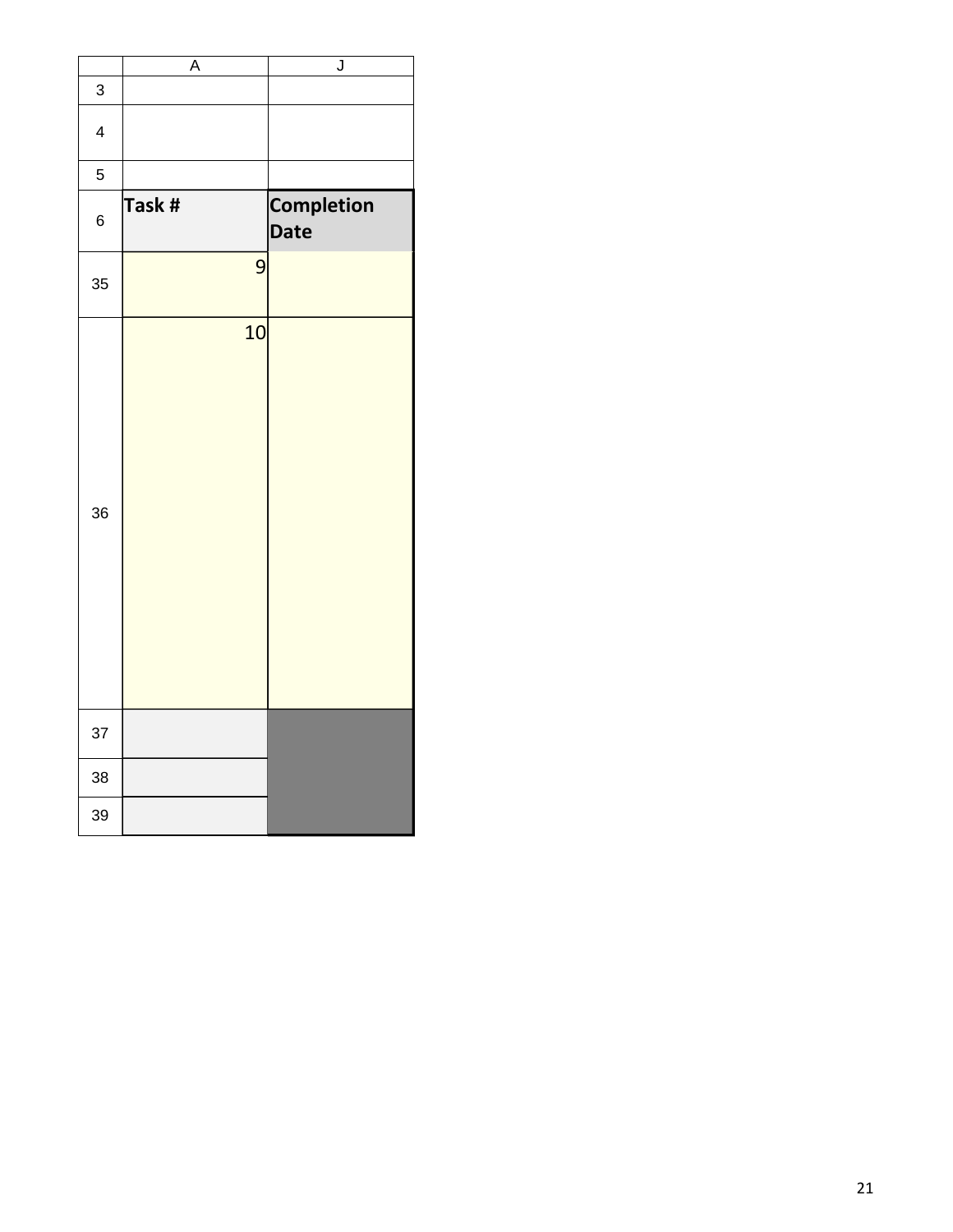## **Major Tasks, Schedule and Budget for NCRP 2015 IRWM Project Solicitation**

## **Please save the Excel file with a distinct file name that references the project and organization name.**

Provide the Project Name and Organization Name in the yellow-highlighted spaces at the top.

Complete the table by filling out the yellow highlighted portions of the table.

Please keep the Major Tasks and Major Deliverables brief (200 charactures max.)

If the Requested Budget is scalable by 25% or 50%, indicate the scaled totals either by using the cell formula p If the Requested Budget is not scalable by 25% or 50%, delete scaled budget amount provided in the cell.

When the table is complete, please send to kgledhill@westcoastwatershed.com along with the final applicatic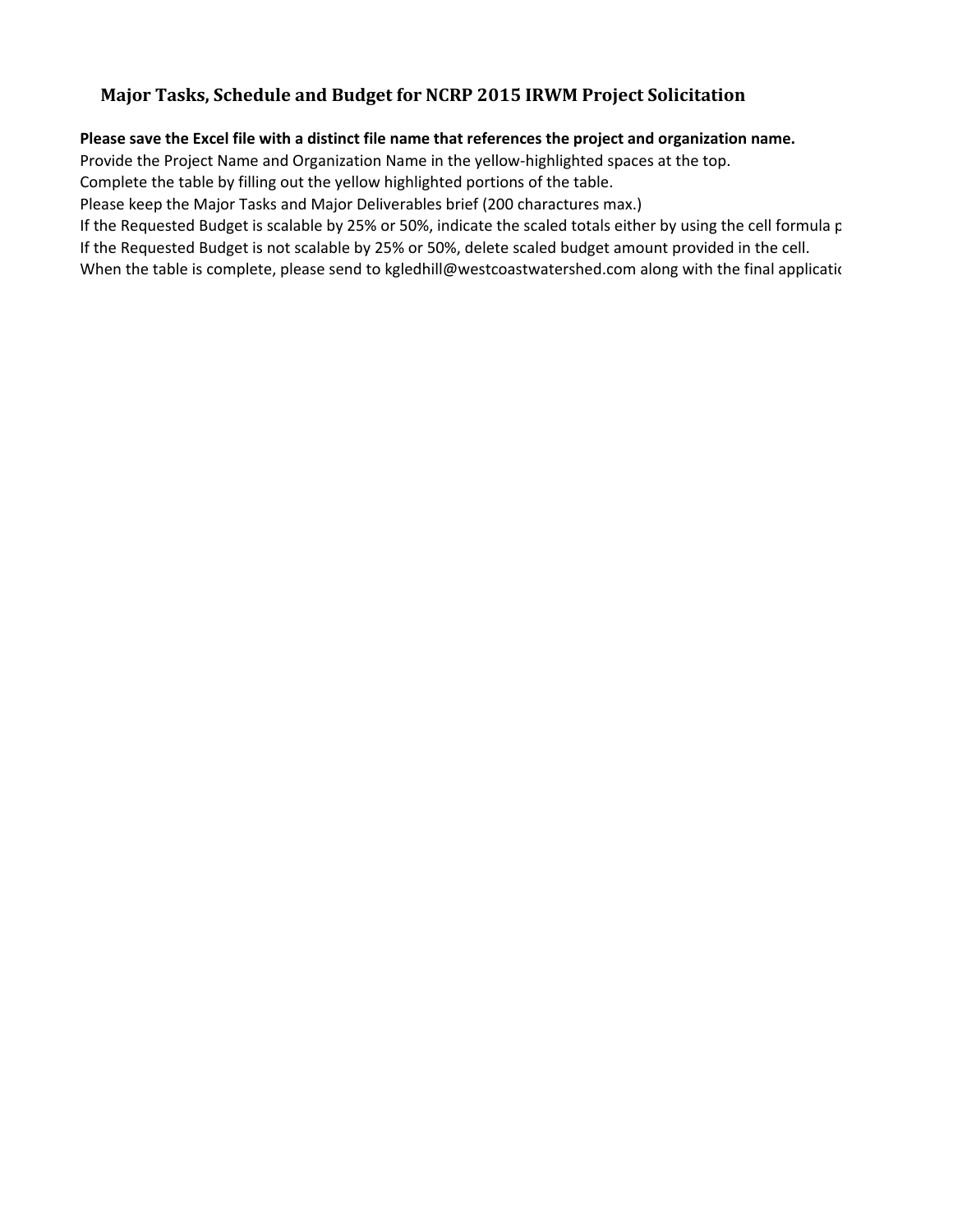If the Budget or including a new total.

או materials.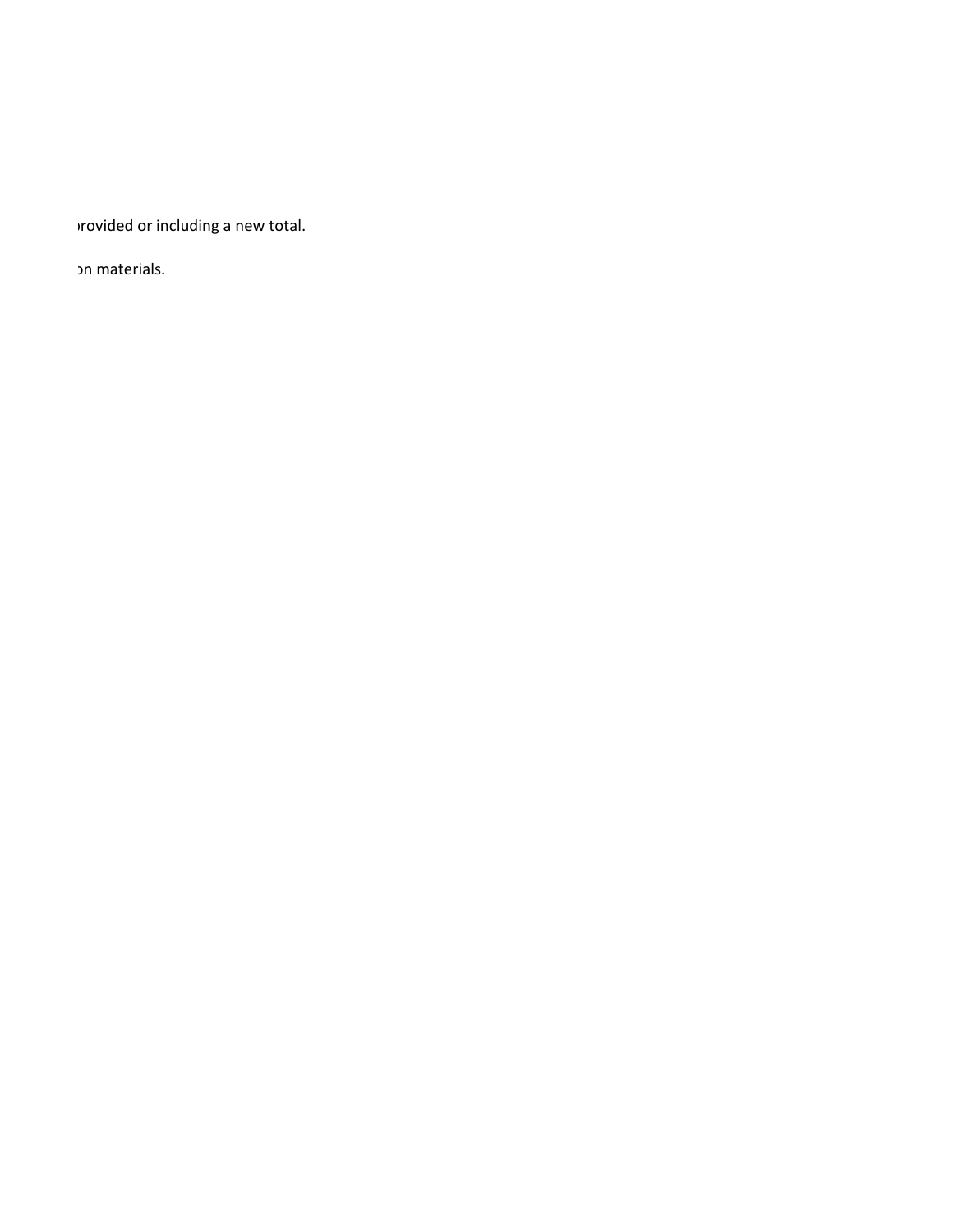|   | Task # Major Tasks                                 | <b>Task Description</b>                                                                                                                                                                                                                                                                                                                                                                                                                                                                                  |
|---|----------------------------------------------------|----------------------------------------------------------------------------------------------------------------------------------------------------------------------------------------------------------------------------------------------------------------------------------------------------------------------------------------------------------------------------------------------------------------------------------------------------------------------------------------------------------|
| A | <b>Category (a): Direct Project Administration</b> |                                                                                                                                                                                                                                                                                                                                                                                                                                                                                                          |
|   | 1 Administration                                   | In cooperation with the County of Humboldt sign a sub-<br>grantee agreement for work to be completed on this project.<br>Develop invoices with support documentation. Provide<br>audited financial statements and other deliverables as<br>required                                                                                                                                                                                                                                                      |
|   | 2 Monitoring Plan                                  | Develop Monitoring Plan to include goals and measurable<br>objectives                                                                                                                                                                                                                                                                                                                                                                                                                                    |
|   | 3 Labor Compliance Program                         | Execute service agreement with Labor Compliance Program<br>company                                                                                                                                                                                                                                                                                                                                                                                                                                       |
|   | 4Reporting                                         | Develop monthly reports describing work completed,<br>challenges, and strategies for reaching remaining project<br>objectives. Develop Final Report                                                                                                                                                                                                                                                                                                                                                      |
| B | <b>Category (b): Land Purchase/Easement</b>        |                                                                                                                                                                                                                                                                                                                                                                                                                                                                                                          |
| 1 |                                                    | Create legal documentation. Execute easement and file with<br>county office of records.                                                                                                                                                                                                                                                                                                                                                                                                                  |
| c |                                                    | Category (c): Planning/Design/Engineering/Environmental Documentation                                                                                                                                                                                                                                                                                                                                                                                                                                    |
|   | Component]                                         | 1 90% Design: [Project Construction  Develop a set of plans and specifications to the 90% complete<br>level. 90% plans and specifications will be supplied to all<br>interested parties for review and comment                                                                                                                                                                                                                                                                                           |
|   | 2 Milestone: Final Design / Plans                  | Develop a set of final design plans and specifications ready to<br>put out to bid. The plans and specifications will conform to all<br>necessary requirements stipulated by the District and<br>regulatory agencies to ensure a high quality product.                                                                                                                                                                                                                                                    |
|   | 3Survey                                            | Complete land/topographic survey work needed for project<br>design                                                                                                                                                                                                                                                                                                                                                                                                                                       |
|   | 4Geotechnical Investigation                        | Complete geotechnical work needed for project design                                                                                                                                                                                                                                                                                                                                                                                                                                                     |
|   | 5 Milestone: Final Design / Plans -<br>Wells       | Develop a set of final design plans and specifications ready to<br>put out to bid. The plans and specifications will conform to all<br>necessary requirements stipulated by the District and<br>regulatory agencies to ensure a high quality product.                                                                                                                                                                                                                                                    |
|   | 6Milestone: CEQA                                   | Prepare DWR Environmental Information Form; Select<br>qualified consultant to complete the CEQA process through a<br>qualification based selection process; Notify Native American<br>Heritage Commission to determine if tribal traditional lands<br>are in the project area; notify tribes about the project and<br>solicit input per PRC §75102; Conduct preliminary project<br>review; Prepare Initial Study and all relevant CEQA documents<br>as per CEQA Guidelines. File Notice of Determination |
|   | 8Development Permits                               | All appropriate permit shall be secured for the project from<br>the [INSERT] County Planning Division.                                                                                                                                                                                                                                                                                                                                                                                                   |
|   | 9DOT Encroachment Permit                           | DOT Encroachment Permit: a standard encroachment permit<br>for improvements within a highway right-of-way shall be<br>secured to accommodate all construction activities for the<br>project within such location.                                                                                                                                                                                                                                                                                        |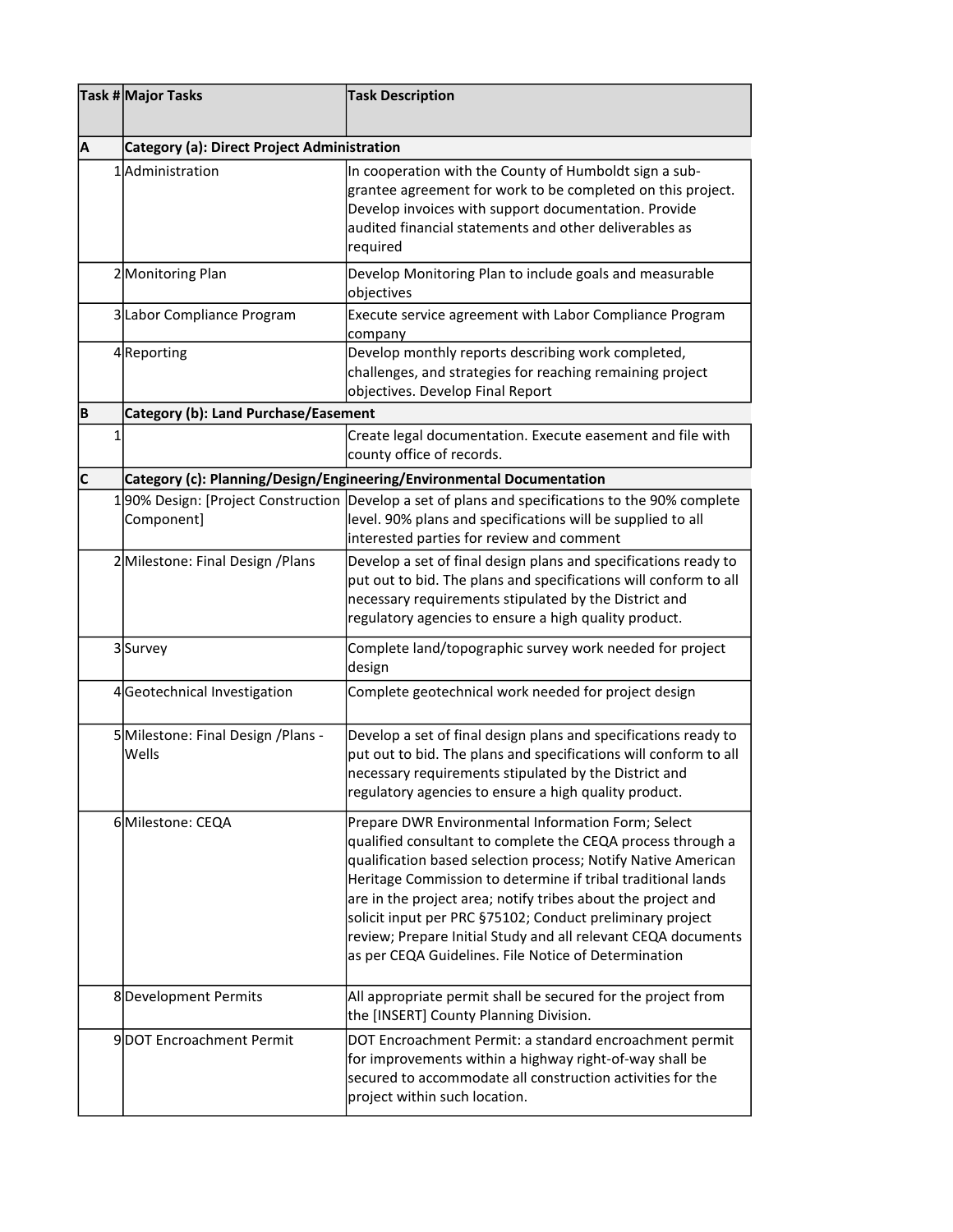|    | 10 Encroachment Permit                                                       | Encroachment Permit: a standard encroachment permit for<br>improvements within a street right-of-way shall be secured to<br>accommodate all construction activities for the project.                                                                                                                                    |
|----|------------------------------------------------------------------------------|-------------------------------------------------------------------------------------------------------------------------------------------------------------------------------------------------------------------------------------------------------------------------------------------------------------------------|
|    | 11 CDPH Domestic Water Supply<br>Permit Amendment                            | Obtain CDPH Domestic Water Supply Permit Amendment                                                                                                                                                                                                                                                                      |
| ID | Category (d): Construction/Implementation                                    |                                                                                                                                                                                                                                                                                                                         |
| 1  | <b>Construction Contracting</b>                                              | Develop advertisement for bids and contract documents;<br>conduct pre-bid contractors meeting; perform evaluation of<br>bids; award contract                                                                                                                                                                            |
| 2  | Mobilization and Site Preparation                                            | Prepare Site and mobilize project:1. Initiate project site<br>preparation; 2. Order project equipment and supplies; 3.<br>Assure project permits are in place; 4. Conduct pre-project site<br>photo-monitoring                                                                                                          |
| 3  | Project Construction: [INSERT]                                               | Construction of project components, including collection<br>system, connections to properties: 1. Initiate project<br>construction. Keep daily records of construction activities,<br>inspection, and progress; 2. Conduct project construction<br>photo-monitoring; 3. Construct project components                    |
| 4  | Project Construction: [INSERT]                                               | Construction of project components: 1. Initiate project<br>construction. Keep daily records of construction activities,<br>inspection, and progress; 2. Conduct project construction<br>photo-monitoring; 3. Construct project components                                                                               |
| 5  | Milestone: Construction Project<br>Close Out, Inspection &<br>Demobilization | Inspect project components and establish that work is<br>complete. Verify that all project components have been<br>installed and are functioning as specified will be conducted as<br>part of construction inspection and project closeout. Conduct<br>project completion photo monitoring. Prepare record<br>drawings. |
| 6  | Project Performance Monitoring                                               | The performance of the project will be monitored by<br>measuring the flow to determine intertie use between partner                                                                                                                                                                                                     |
| 7  | <b>Construction Administration</b>                                           | <b>EOMMUNITIES</b> is necessary to administer construction contract                                                                                                                                                                                                                                                     |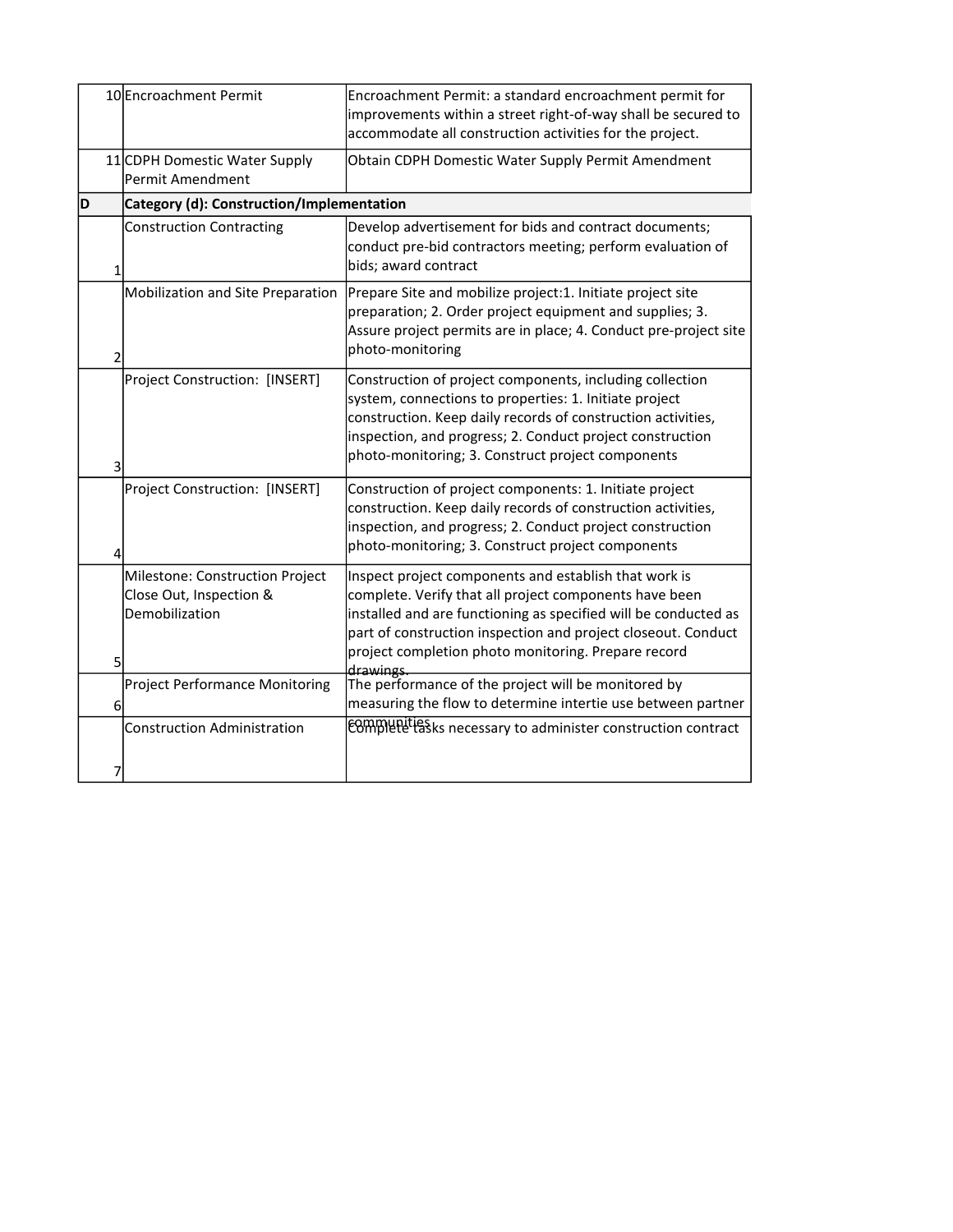| <b>Major Deliverables</b>                                                                                                                                                                         |
|---------------------------------------------------------------------------------------------------------------------------------------------------------------------------------------------------|
|                                                                                                                                                                                                   |
| Invoices, audited financial statements and<br>other deliverables as required                                                                                                                      |
| <b>Final Monitoring Plan</b>                                                                                                                                                                      |
| Copy of agreement with Labor Compliance<br>Monitoring company                                                                                                                                     |
| Monthly and Final Reports                                                                                                                                                                         |
|                                                                                                                                                                                                   |
| Proof of Title Transfer or Easement; Record of<br>Survey; Legal Description of Property                                                                                                           |
| 90% Plans and Specifications                                                                                                                                                                      |
| <b>Final Project Design and Construction</b><br>Specifications                                                                                                                                    |
| Final Survey Stamped By a Licensed Land<br>Surveyor                                                                                                                                               |
| Final Geotechnical Investigation Stamped by a<br>Licensed Geotechnical Engineer                                                                                                                   |
| Final Project Design and Construction<br>Specifications                                                                                                                                           |
| Environmental Information Form; Notice of<br>Determination; Letter from lead agency stating<br>there were no legal challenges during public<br>review; Approved and adopted CEQA<br>documentation |
| [INSERT] County Drilling, Building & Grading<br>Permits                                                                                                                                           |
| <b>DOT Encroachment Permit</b>                                                                                                                                                                    |
|                                                                                                                                                                                                   |